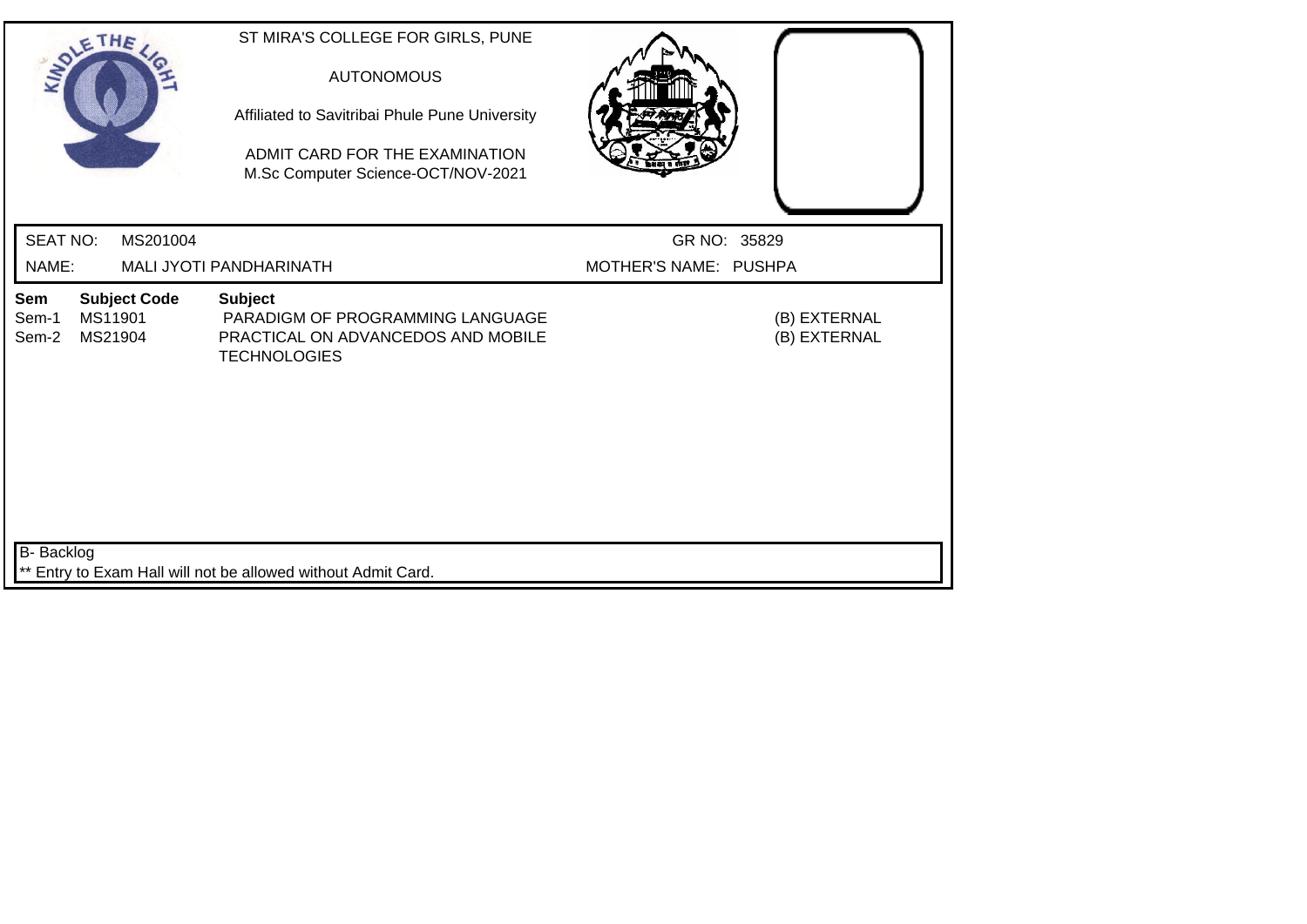| SOLETHE,                                       | ST MIRA'S COLLEGE FOR GIRLS, PUNE<br><b>AUTONOMOUS</b><br>Affiliated to Savitribai Phule Pune University<br>ADMIT CARD FOR THE EXAMINATION<br>M.Sc Computer Science-OCT/NOV-2021 |                        |
|------------------------------------------------|----------------------------------------------------------------------------------------------------------------------------------------------------------------------------------|------------------------|
| <b>SEAT NO:</b><br>MS201010                    |                                                                                                                                                                                  | GR NO: 35790           |
| NAME:                                          | RAUT POOJA SUBHASH                                                                                                                                                               | MOTHER'S NAME: MANISHA |
| <b>Subject Code</b><br>Sem<br>MS11901<br>Sem-1 | <b>Subject</b><br>PARADIGM OF PROGRAMMING LANGUAGE                                                                                                                               | (B) EXTERNAL           |
| <b>B-</b> Backlog                              | ** Entry to Exam Hall will not be allowed without Admit Card.                                                                                                                    |                        |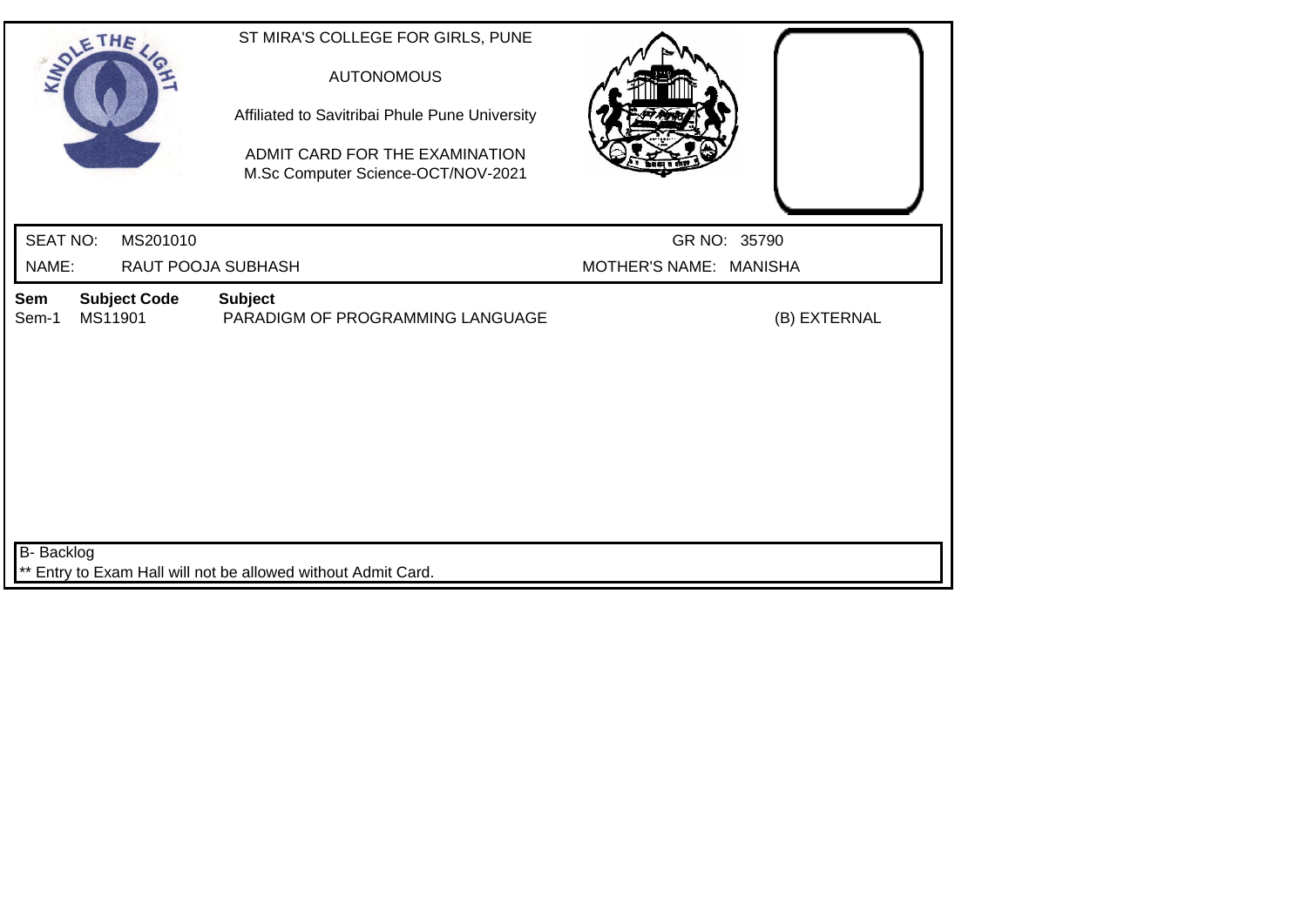|                                         | SOLETHE .                                                       | ST MIRA'S COLLEGE FOR GIRLS, PUNE<br><b>AUTONOMOUS</b><br>Affiliated to Savitribai Phule Pune University<br>ADMIT CARD FOR THE EXAMINATION<br>M.Sc Computer Science-OCT/NOV-2021 |                                                                          |                                                                          |
|-----------------------------------------|-----------------------------------------------------------------|----------------------------------------------------------------------------------------------------------------------------------------------------------------------------------|--------------------------------------------------------------------------|--------------------------------------------------------------------------|
| <b>SEAT NO:</b>                         | MS211001                                                        |                                                                                                                                                                                  | GR NO: 0                                                                 |                                                                          |
| NAME:                                   |                                                                 | JAGTAP AISHWARYA SHASHIKUMAR                                                                                                                                                     | MOTHER'S NAME: SMITA                                                     |                                                                          |
| Sem<br>Sem-1<br>Sem-1<br>Sem-1<br>Sem-1 | <b>Subject Code</b><br>MS11901<br>MS11902<br>MS11903<br>MS11904 | <b>Subject</b><br>PARADIGM OF PROGRAMMING LANGUAGE<br>DESIGN AND ANALYSIS OF ALGORITHMS<br>DATABASE TECHNOLOGIES<br>PRACTICAL BASED ON PPL & DATABASE<br><b>TECHNOLOGIES</b>     | <b>INTERNAL</b><br><b>INTERNAL</b><br><b>INTERNAL</b><br><b>INTERNAL</b> | <b>EXTERNAL</b><br><b>EXTERNAL</b><br><b>EXTERNAL</b><br><b>EXTERNAL</b> |
| Sem-1                                   | MSE11905                                                        | <b>ARTIFICIAL INTELLIGENCE</b>                                                                                                                                                   | <b>INTERNAL</b>                                                          | <b>EXTERNAL</b>                                                          |
| B- Backlog                              |                                                                 | ** Entry to Exam Hall will not be allowed without Admit Card.                                                                                                                    |                                                                          |                                                                          |
|                                         |                                                                 |                                                                                                                                                                                  |                                                                          |                                                                          |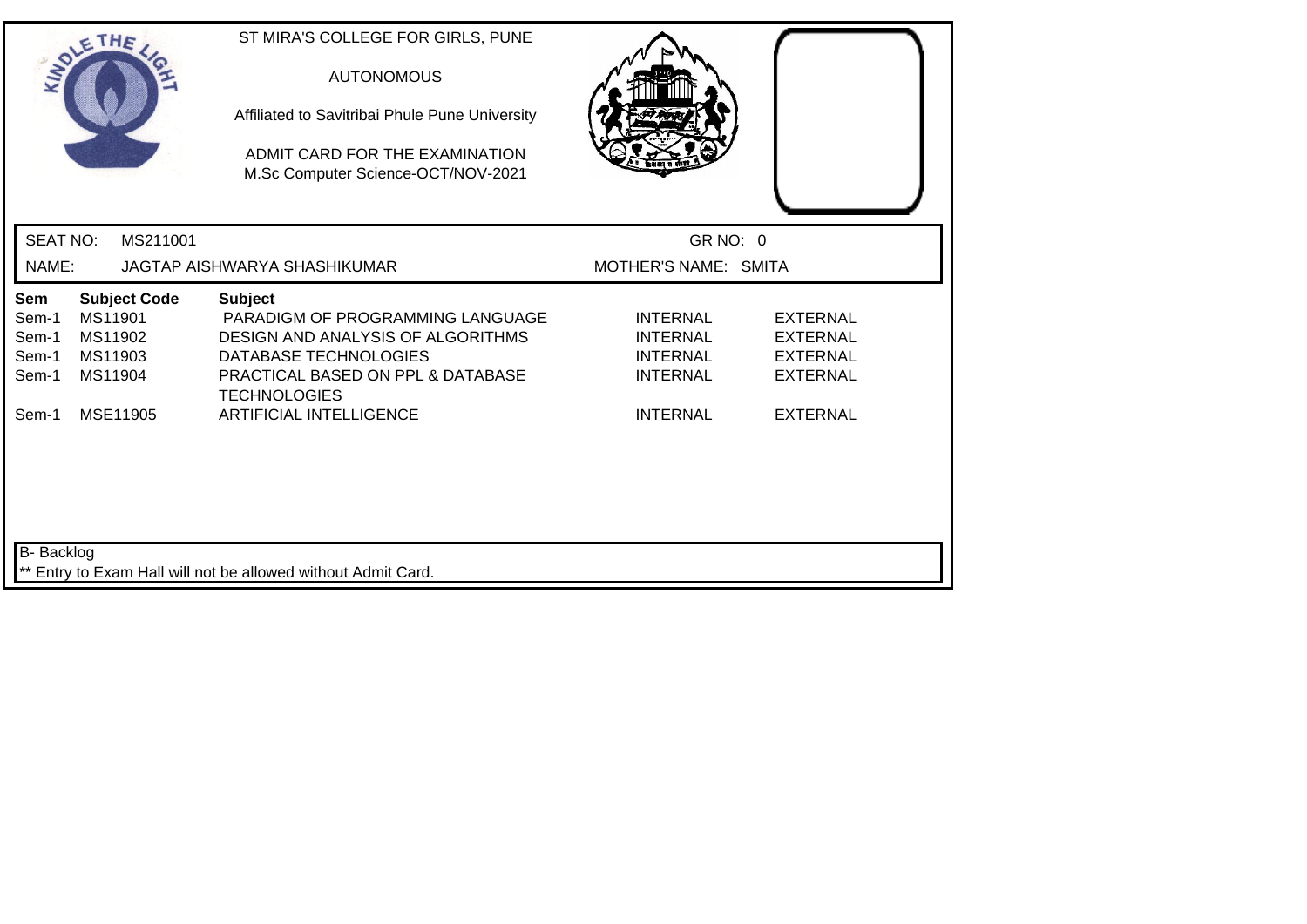| SOLETHE ,                                                                                                         | ST MIRA'S COLLEGE FOR GIRLS, PUNE<br><b>AUTONOMOUS</b><br>Affiliated to Savitribai Phule Pune University<br>ADMIT CARD FOR THE EXAMINATION<br>M.Sc Computer Science-OCT/NOV-2021 |                                                                          |                                                                          |
|-------------------------------------------------------------------------------------------------------------------|----------------------------------------------------------------------------------------------------------------------------------------------------------------------------------|--------------------------------------------------------------------------|--------------------------------------------------------------------------|
| <b>SEAT NO:</b><br>MS211002                                                                                       |                                                                                                                                                                                  | GR NO: 0                                                                 |                                                                          |
| NAME:                                                                                                             | PATIL AKSHRA BAJIRAO                                                                                                                                                             | MOTHER'S NAME: MEENA                                                     |                                                                          |
| <b>Sem</b><br><b>Subject Code</b><br>MS11901<br>Sem-1<br>MS11902<br>Sem-1<br>MS11903<br>Sem-1<br>MS11904<br>Sem-1 | <b>Subject</b><br>PARADIGM OF PROGRAMMING LANGUAGE<br>DESIGN AND ANALYSIS OF ALGORITHMS<br>DATABASE TECHNOLOGIES<br>PRACTICAL BASED ON PPL & DATABASE<br><b>TECHNOLOGIES</b>     | <b>INTERNAL</b><br><b>INTERNAL</b><br><b>INTERNAL</b><br><b>INTERNAL</b> | <b>EXTERNAL</b><br><b>EXTERNAL</b><br><b>EXTERNAL</b><br><b>EXTERNAL</b> |
| MSE11905<br>Sem-1                                                                                                 | <b>ARTIFICIAL INTELLIGENCE</b>                                                                                                                                                   | <b>INTERNAL</b>                                                          | <b>EXTERNAL</b>                                                          |
| B- Backlog                                                                                                        | Entry to Exam Hall will not be allowed without Admit Card.                                                                                                                       |                                                                          |                                                                          |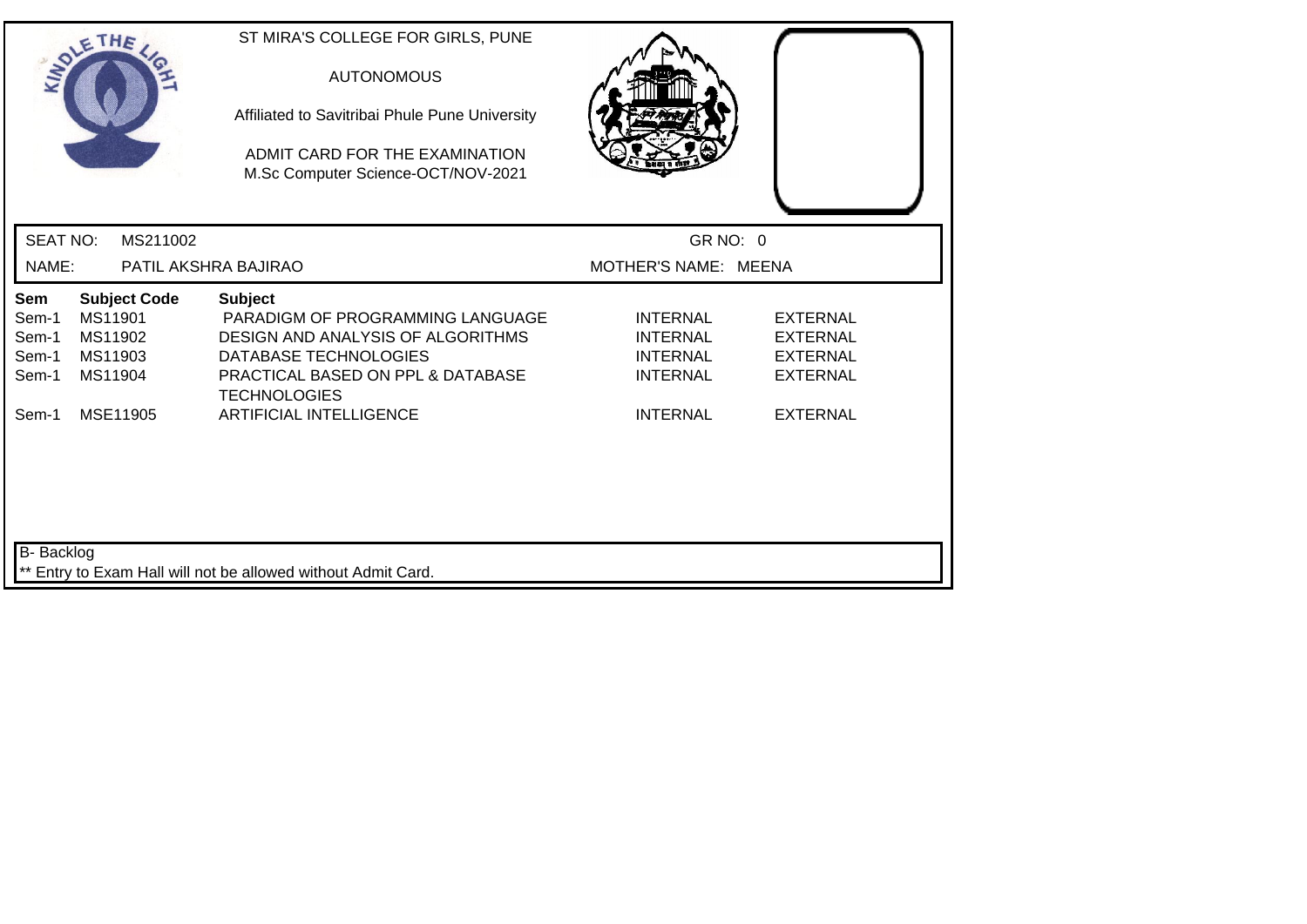| SOLETHE .                                                                                                  | ST MIRA'S COLLEGE FOR GIRLS, PUNE<br><b>AUTONOMOUS</b><br>Affiliated to Savitribai Phule Pune University<br>ADMIT CARD FOR THE EXAMINATION<br>M.Sc Computer Science-OCT/NOV-2021        |                                                                          |                                                                          |  |
|------------------------------------------------------------------------------------------------------------|-----------------------------------------------------------------------------------------------------------------------------------------------------------------------------------------|--------------------------------------------------------------------------|--------------------------------------------------------------------------|--|
| <b>SEAT NO:</b><br>MS211003                                                                                |                                                                                                                                                                                         | GR NO: 0                                                                 |                                                                          |  |
| NAME:                                                                                                      | BELSHER ANDREA SHANE                                                                                                                                                                    | MOTHER'S NAME: RAMONA                                                    |                                                                          |  |
| <b>Subject Code</b><br>Sem<br>MS11901<br>Sem-1<br>MS11902<br>Sem-1<br>MS11903<br>Sem-1<br>MS11904<br>Sem-1 | <b>Subject</b><br>PARADIGM OF PROGRAMMING LANGUAGE<br>DESIGN AND ANALYSIS OF ALGORITHMS<br>DATABASE TECHNOLOGIES<br><b>PRACTICAL BASED ON PPL &amp; DATABASE</b><br><b>TECHNOLOGIES</b> | <b>INTERNAL</b><br><b>INTERNAL</b><br><b>INTERNAL</b><br><b>INTERNAL</b> | <b>EXTERNAL</b><br><b>EXTERNAL</b><br><b>EXTERNAL</b><br><b>EXTERNAL</b> |  |
| MSE11905<br>Sem-1                                                                                          | <b>ARTIFICIAL INTELLIGENCE</b>                                                                                                                                                          | <b>INTERNAL</b>                                                          | <b>EXTERNAL</b>                                                          |  |
| B- Backlog                                                                                                 | ** Entry to Exam Hall will not be allowed without Admit Card.                                                                                                                           |                                                                          |                                                                          |  |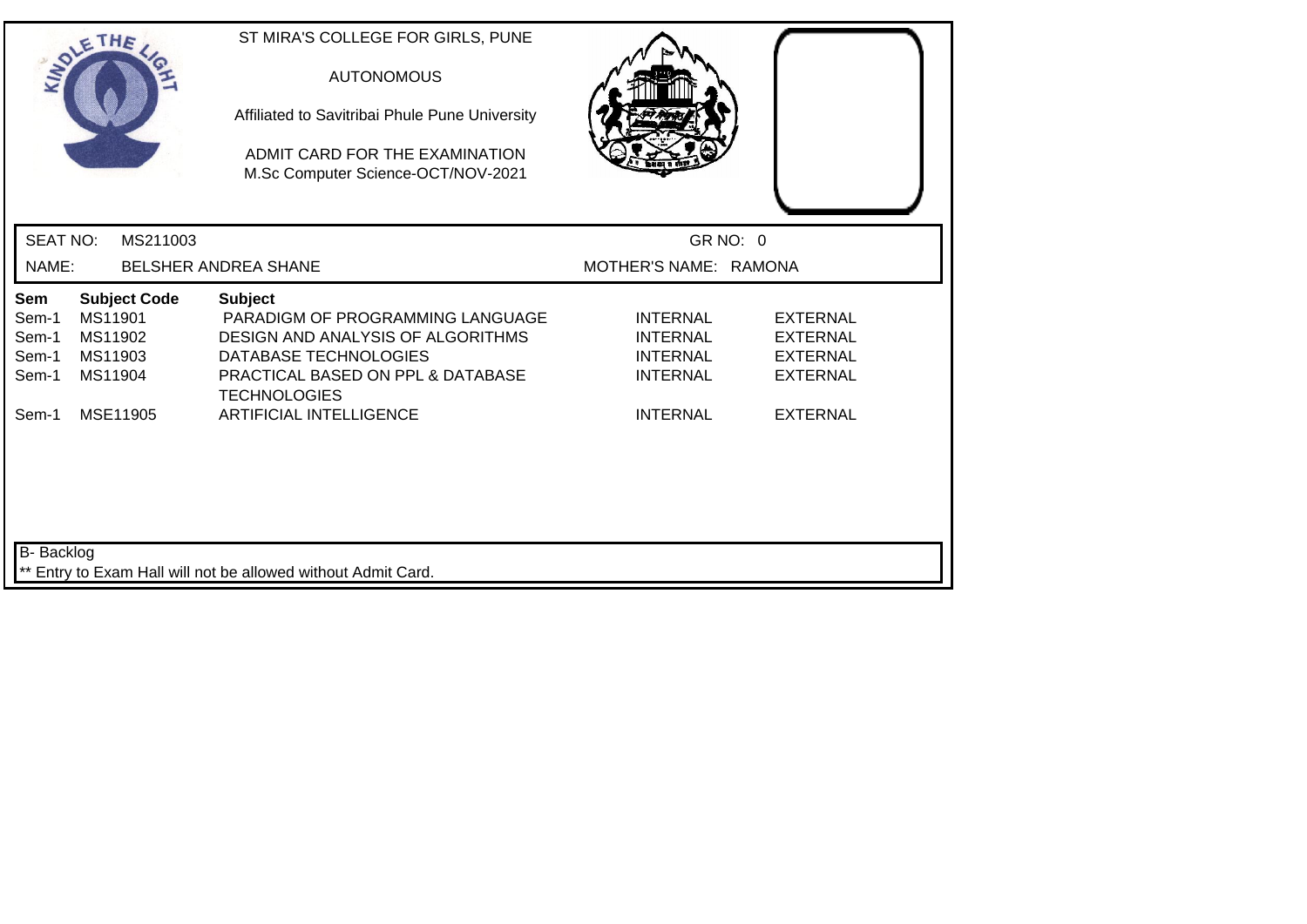| SOLETHE .                                                                                                         | ST MIRA'S COLLEGE FOR GIRLS, PUNE<br><b>AUTONOMOUS</b><br>Affiliated to Savitribai Phule Pune University<br>ADMIT CARD FOR THE EXAMINATION<br>M.Sc Computer Science-OCT/NOV-2021 |                                                                          |                                                                          |
|-------------------------------------------------------------------------------------------------------------------|----------------------------------------------------------------------------------------------------------------------------------------------------------------------------------|--------------------------------------------------------------------------|--------------------------------------------------------------------------|
| <b>SEAT NO:</b><br>MS211004                                                                                       |                                                                                                                                                                                  | GR NO: 0                                                                 |                                                                          |
| NAME:                                                                                                             | SHAH ANSHUKUMARI OMPRAKASH                                                                                                                                                       | MOTHER'S NAME: RITA DEVI                                                 |                                                                          |
| <b>Subject Code</b><br><b>Sem</b><br>MS11901<br>Sem-1<br>MS11902<br>Sem-1<br>MS11903<br>Sem-1<br>Sem-1<br>MS11904 | <b>Subject</b><br>PARADIGM OF PROGRAMMING LANGUAGE<br>DESIGN AND ANALYSIS OF ALGORITHMS<br>DATABASE TECHNOLOGIES<br>PRACTICAL BASED ON PPL & DATABASE<br><b>TECHNOLOGIES</b>     | <b>INTERNAL</b><br><b>INTERNAL</b><br><b>INTERNAL</b><br><b>INTERNAL</b> | <b>EXTERNAL</b><br><b>EXTERNAL</b><br><b>EXTERNAL</b><br><b>EXTERNAL</b> |
| Sem-1<br>MSE11905<br>B- Backlog                                                                                   | <b>ARTIFICIAL INTELLIGENCE</b>                                                                                                                                                   | <b>INTERNAL</b>                                                          | <b>EXTERNAL</b>                                                          |
|                                                                                                                   | ** Entry to Exam Hall will not be allowed without Admit Card.                                                                                                                    |                                                                          |                                                                          |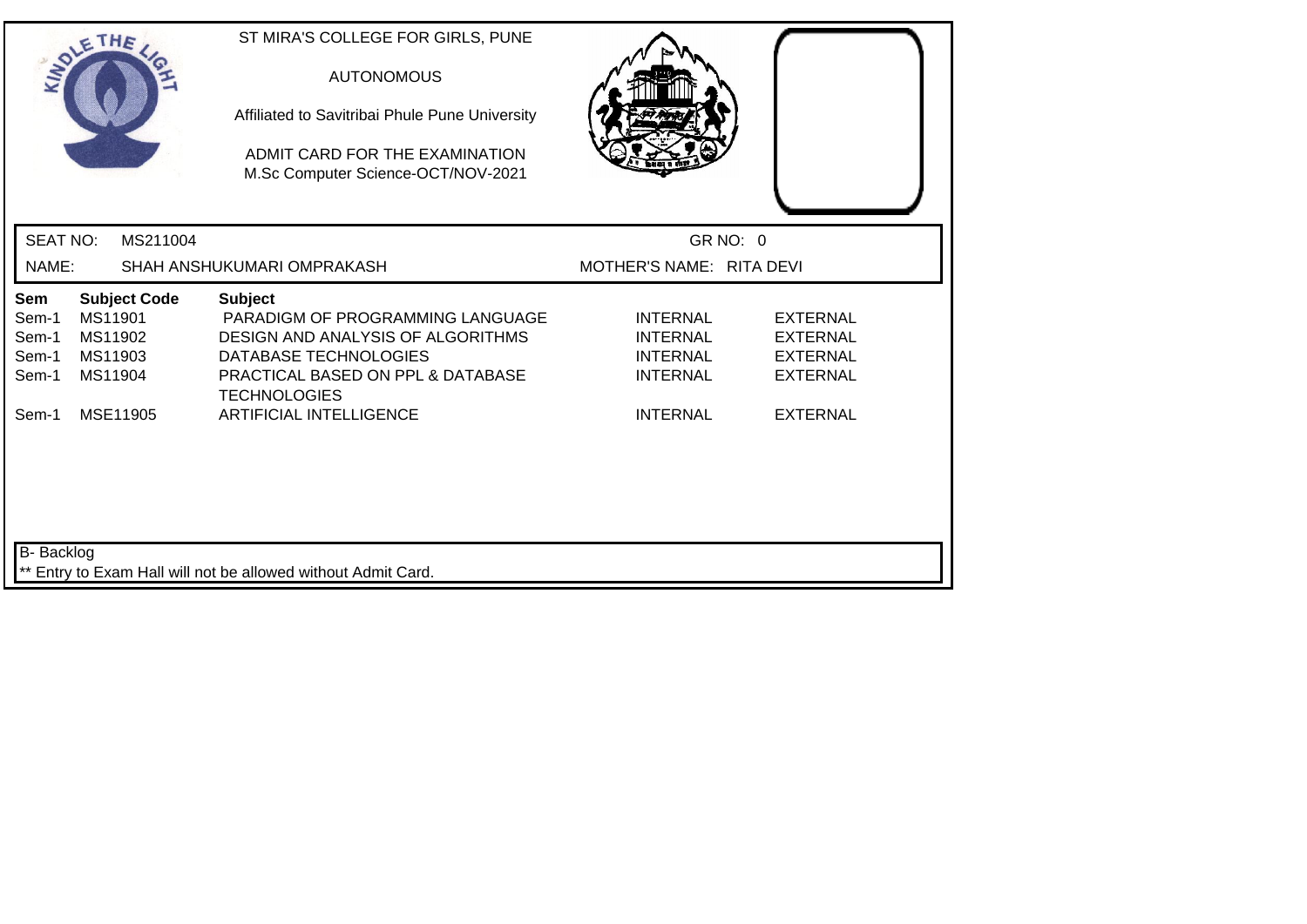| SOLETHE .                                                                                                         | ST MIRA'S COLLEGE FOR GIRLS, PUNE<br><b>AUTONOMOUS</b><br>Affiliated to Savitribai Phule Pune University<br>ADMIT CARD FOR THE EXAMINATION<br>M.Sc Computer Science-OCT/NOV-2021 |                                                                          |                                                                          |
|-------------------------------------------------------------------------------------------------------------------|----------------------------------------------------------------------------------------------------------------------------------------------------------------------------------|--------------------------------------------------------------------------|--------------------------------------------------------------------------|
| <b>SEAT NO:</b><br>MS211005                                                                                       |                                                                                                                                                                                  | GR NO: 0                                                                 |                                                                          |
| NAME:                                                                                                             | <b>TATHE ARTI PRAKASH</b>                                                                                                                                                        | MOTHER'S NAME: MINAKSHI                                                  |                                                                          |
| <b>Subject Code</b><br><b>Sem</b><br>MS11901<br>Sem-1<br>MS11902<br>Sem-1<br>MS11903<br>Sem-1<br>MS11904<br>Sem-1 | <b>Subject</b><br>PARADIGM OF PROGRAMMING LANGUAGE<br>DESIGN AND ANALYSIS OF ALGORITHMS<br>DATABASE TECHNOLOGIES<br>PRACTICAL BASED ON PPL & DATABASE<br><b>TECHNOLOGIES</b>     | <b>INTERNAL</b><br><b>INTERNAL</b><br><b>INTERNAL</b><br><b>INTERNAL</b> | <b>EXTERNAL</b><br><b>EXTERNAL</b><br><b>EXTERNAL</b><br><b>EXTERNAL</b> |
| MSE11905<br>Sem-1                                                                                                 | <b>ARTIFICIAL INTELLIGENCE</b>                                                                                                                                                   | <b>INTERNAL</b>                                                          | <b>EXTERNAL</b>                                                          |
| B- Backlog                                                                                                        | ** Entry to Exam Hall will not be allowed without Admit Card.                                                                                                                    |                                                                          |                                                                          |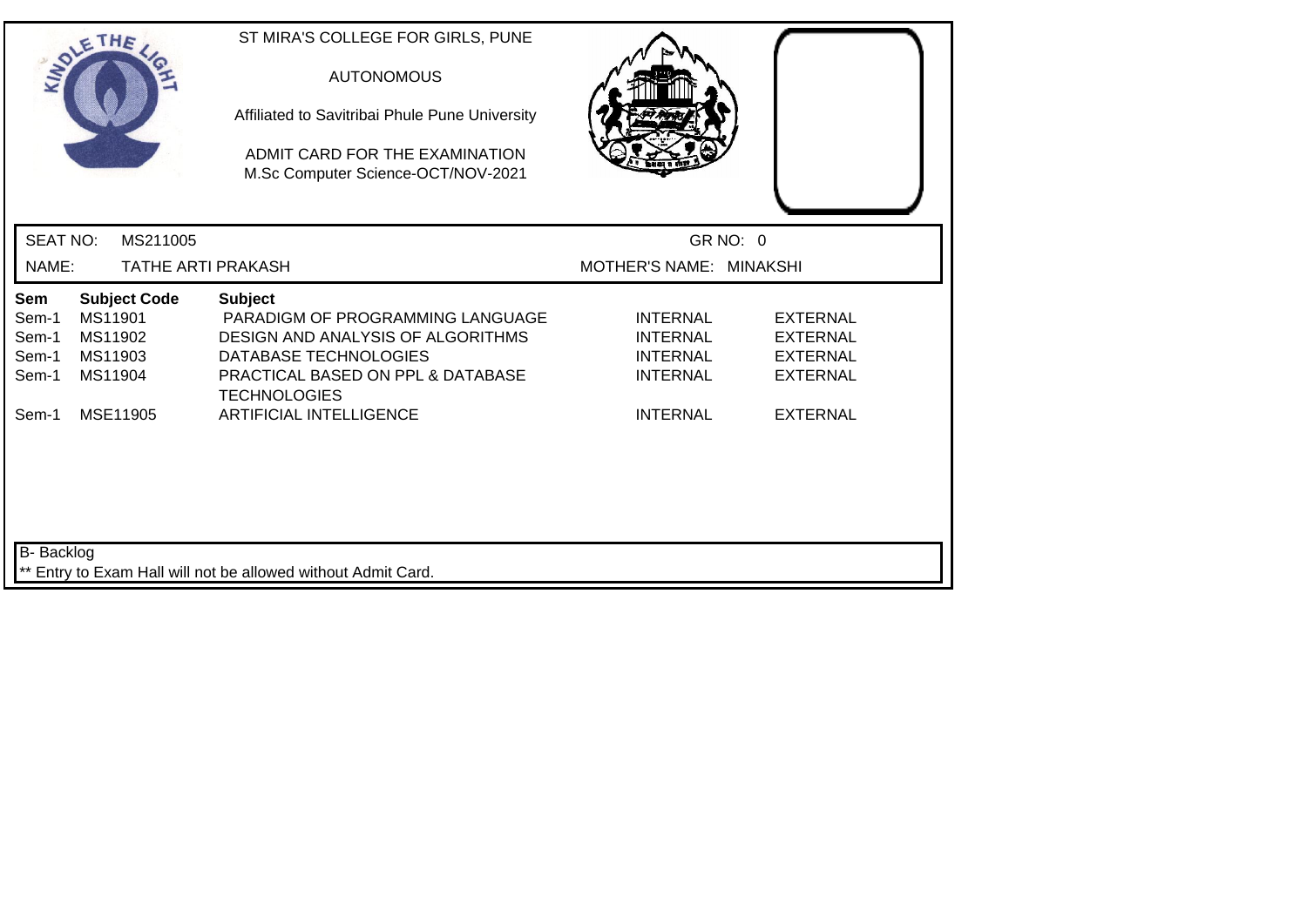| SOLETHE .                                                                                                  | ST MIRA'S COLLEGE FOR GIRLS, PUNE<br><b>AUTONOMOUS</b><br>Affiliated to Savitribai Phule Pune University<br>ADMIT CARD FOR THE EXAMINATION<br>M.Sc Computer Science-OCT/NOV-2021        |                                                                          |                                                                          |
|------------------------------------------------------------------------------------------------------------|-----------------------------------------------------------------------------------------------------------------------------------------------------------------------------------------|--------------------------------------------------------------------------|--------------------------------------------------------------------------|
| <b>SEAT NO:</b><br>MS211006                                                                                |                                                                                                                                                                                         | GR NO: 0                                                                 |                                                                          |
| NAME:<br><b>NIKITA BINOD SINGH</b>                                                                         |                                                                                                                                                                                         | MOTHER'S NAME: REENA SINGH                                               |                                                                          |
| <b>Subject Code</b><br>Sem<br>MS11901<br>Sem-1<br>MS11902<br>Sem-1<br>MS11903<br>Sem-1<br>MS11904<br>Sem-1 | <b>Subject</b><br>PARADIGM OF PROGRAMMING LANGUAGE<br>DESIGN AND ANALYSIS OF ALGORITHMS<br>DATABASE TECHNOLOGIES<br><b>PRACTICAL BASED ON PPL &amp; DATABASE</b><br><b>TECHNOLOGIES</b> | <b>INTERNAL</b><br><b>INTERNAL</b><br><b>INTERNAL</b><br><b>INTERNAL</b> | <b>EXTERNAL</b><br><b>EXTERNAL</b><br><b>EXTERNAL</b><br><b>EXTERNAL</b> |
| MSE11905<br>Sem-1                                                                                          | <b>ARTIFICIAL INTELLIGENCE</b>                                                                                                                                                          | <b>INTERNAL</b>                                                          | <b>EXTERNAL</b>                                                          |
| B- Backlog                                                                                                 | ** Entry to Exam Hall will not be allowed without Admit Card.                                                                                                                           |                                                                          |                                                                          |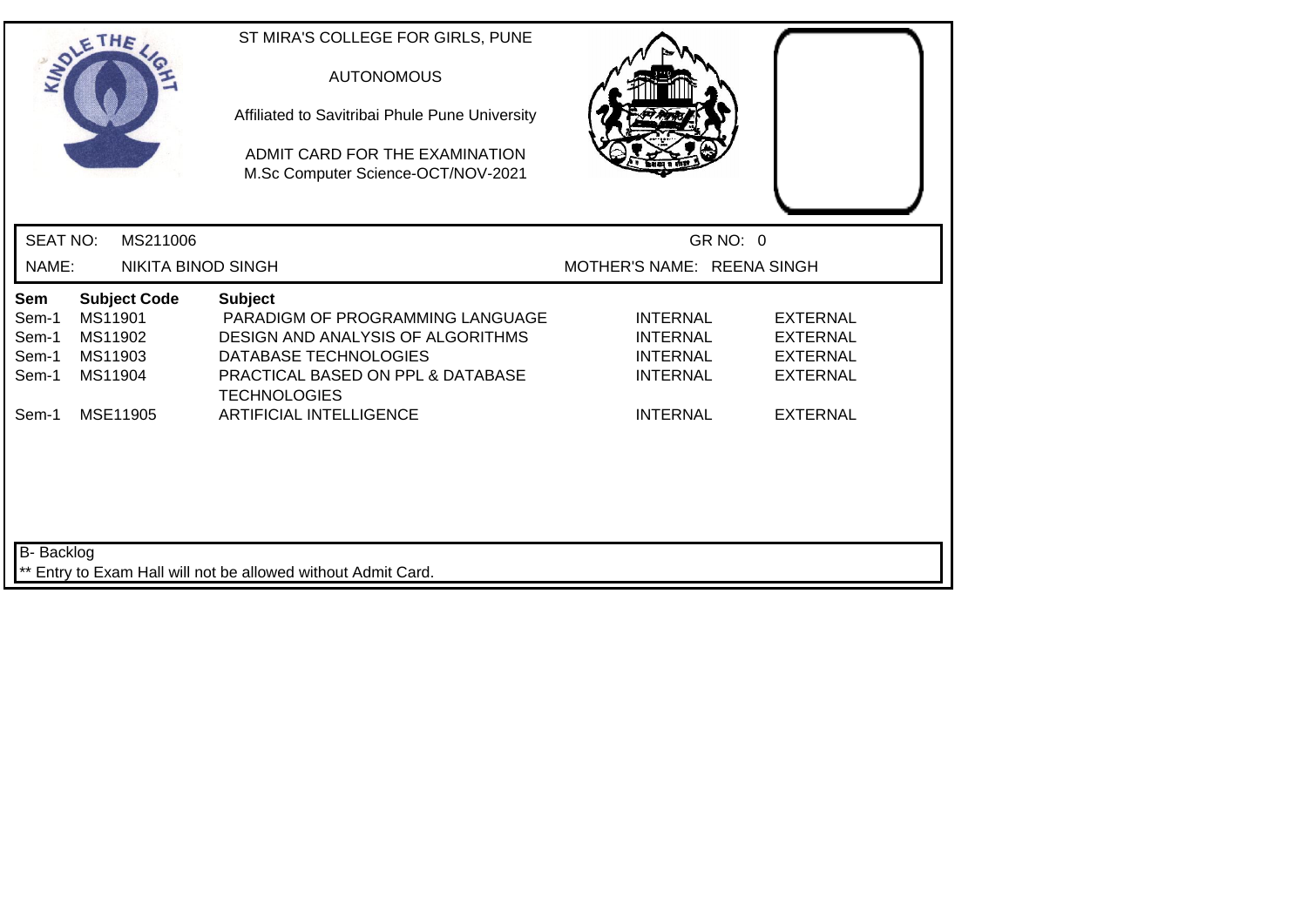| SOLETHE .                                                                                                  | ST MIRA'S COLLEGE FOR GIRLS, PUNE<br><b>AUTONOMOUS</b><br>Affiliated to Savitribai Phule Pune University<br>ADMIT CARD FOR THE EXAMINATION<br>M.Sc Computer Science-OCT/NOV-2021    |                                                                          |                                                                          |
|------------------------------------------------------------------------------------------------------------|-------------------------------------------------------------------------------------------------------------------------------------------------------------------------------------|--------------------------------------------------------------------------|--------------------------------------------------------------------------|
| <b>SEAT NO:</b><br>MS211007                                                                                |                                                                                                                                                                                     | GR NO: 0                                                                 |                                                                          |
| NAME:                                                                                                      | RUPEEJA DEVYANI SURESH                                                                                                                                                              | MOTHER'S NAME: ANISHA                                                    |                                                                          |
| <b>Subject Code</b><br>Sem<br>MS11901<br>Sem-1<br>MS11902<br>Sem-1<br>Sem-1<br>MS11903<br>Sem-1<br>MS11904 | <b>Subject</b><br>PARADIGM OF PROGRAMMING LANGUAGE<br><b>DESIGN AND ANALYSIS OF ALGORITHMS</b><br>DATABASE TECHNOLOGIES<br>PRACTICAL BASED ON PPL & DATABASE<br><b>TECHNOLOGIES</b> | <b>INTERNAL</b><br><b>INTERNAL</b><br><b>INTERNAL</b><br><b>INTERNAL</b> | <b>EXTERNAL</b><br><b>EXTERNAL</b><br><b>EXTERNAL</b><br><b>EXTERNAL</b> |
| Sem-1<br>MSE11905<br>B- Backlog                                                                            | <b>ARTIFICIAL INTELLIGENCE</b>                                                                                                                                                      | <b>INTERNAL</b>                                                          | <b>EXTERNAL</b>                                                          |
|                                                                                                            | ** Entry to Exam Hall will not be allowed without Admit Card.                                                                                                                       |                                                                          |                                                                          |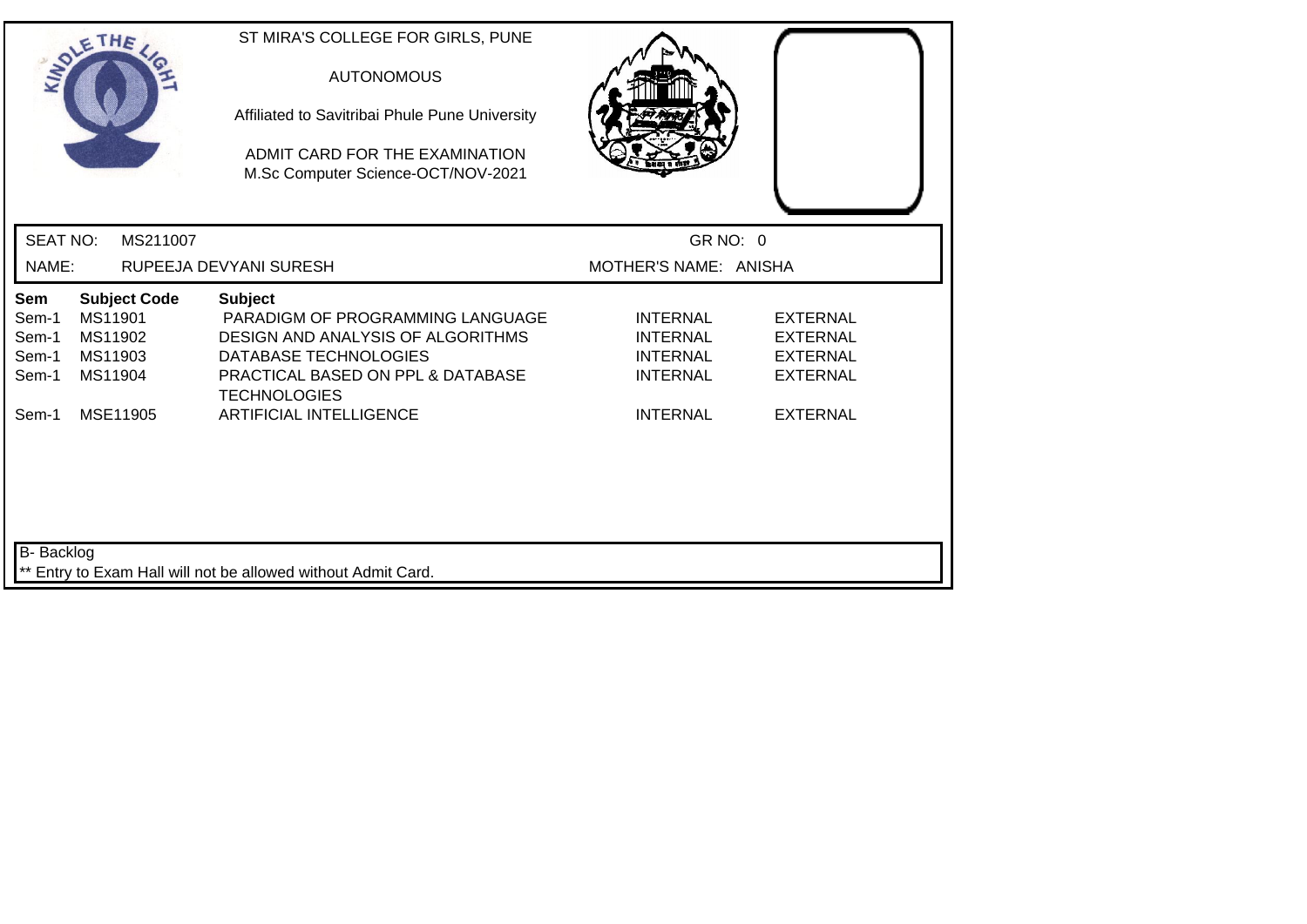| SOLETHE .                                                                                                  | ST MIRA'S COLLEGE FOR GIRLS, PUNE<br><b>AUTONOMOUS</b><br>Affiliated to Savitribai Phule Pune University<br>ADMIT CARD FOR THE EXAMINATION<br>M.Sc Computer Science-OCT/NOV-2021 |                                                                          |                                                                          |
|------------------------------------------------------------------------------------------------------------|----------------------------------------------------------------------------------------------------------------------------------------------------------------------------------|--------------------------------------------------------------------------|--------------------------------------------------------------------------|
| <b>SEAT NO:</b><br>MS211008                                                                                |                                                                                                                                                                                  | GR NO: 0                                                                 |                                                                          |
| NAME:                                                                                                      | <b>KSHITIJA NITIN GAIKWAD</b>                                                                                                                                                    | MOTHER'S NAME: NITISHA                                                   |                                                                          |
| <b>Subject Code</b><br>Sem<br>MS11901<br>Sem-1<br>MS11902<br>Sem-1<br>MS11903<br>Sem-1<br>MS11904<br>Sem-1 | <b>Subject</b><br>PARADIGM OF PROGRAMMING LANGUAGE<br>DESIGN AND ANALYSIS OF ALGORITHMS<br>DATABASE TECHNOLOGIES<br>PRACTICAL BASED ON PPL & DATABASE<br><b>TECHNOLOGIES</b>     | <b>INTERNAL</b><br><b>INTERNAL</b><br><b>INTERNAL</b><br><b>INTERNAL</b> | <b>EXTERNAL</b><br><b>EXTERNAL</b><br><b>EXTERNAL</b><br><b>EXTERNAL</b> |
| MSE11905<br>Sem-1                                                                                          | <b>ARTIFICIAL INTELLIGENCE</b>                                                                                                                                                   | <b>INTERNAL</b>                                                          | <b>EXTERNAL</b>                                                          |
| B- Backlog                                                                                                 | ** Entry to Exam Hall will not be allowed without Admit Card.                                                                                                                    |                                                                          |                                                                          |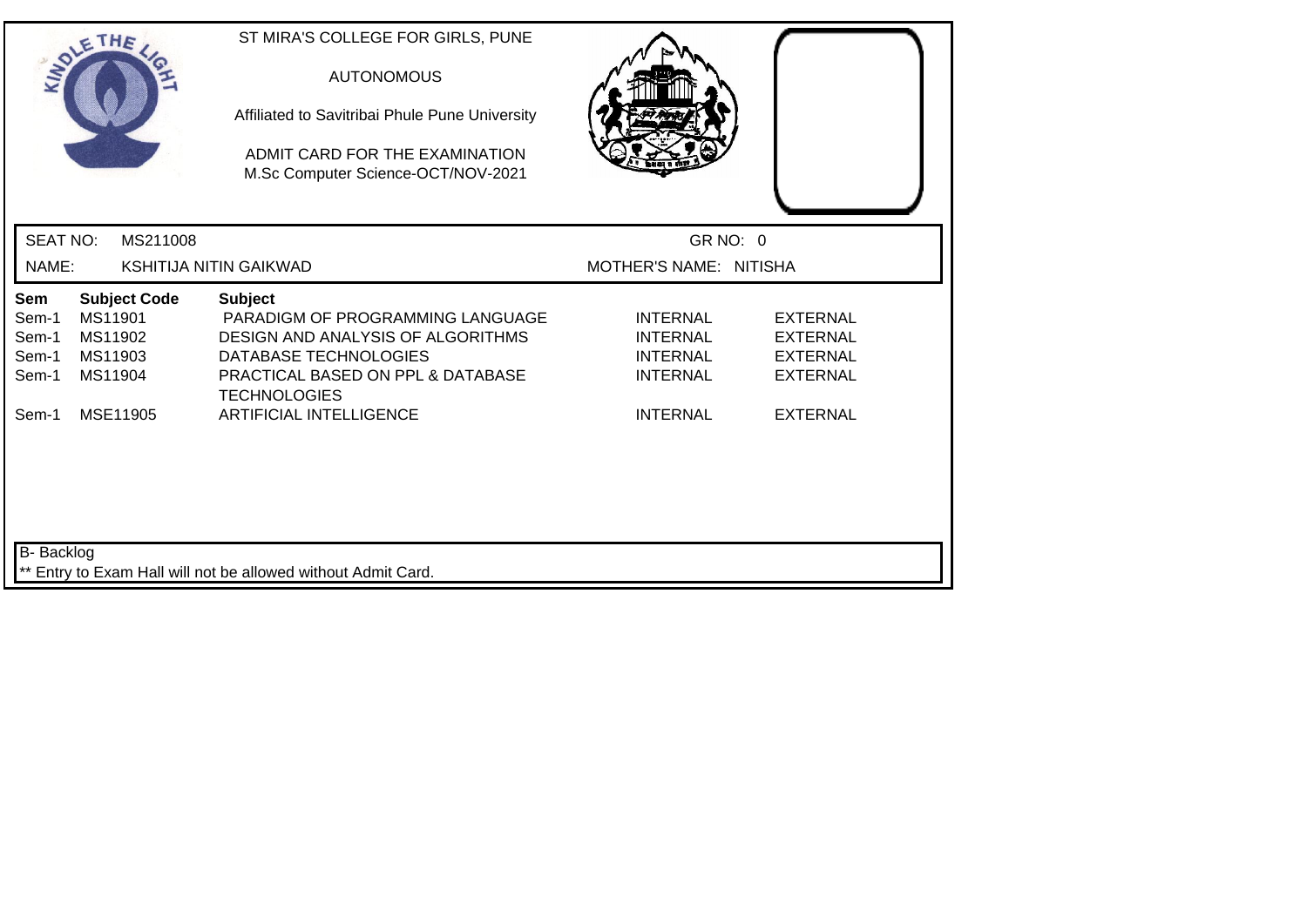| SOLETHE .                                                                                                  | ST MIRA'S COLLEGE FOR GIRLS, PUNE<br><b>AUTONOMOUS</b><br>Affiliated to Savitribai Phule Pune University<br>ADMIT CARD FOR THE EXAMINATION<br>M.Sc Computer Science-OCT/NOV-2021 |                                                                          |                                                                          |
|------------------------------------------------------------------------------------------------------------|----------------------------------------------------------------------------------------------------------------------------------------------------------------------------------|--------------------------------------------------------------------------|--------------------------------------------------------------------------|
| <b>SEAT NO:</b><br>MS211009                                                                                |                                                                                                                                                                                  | GR NO: 0                                                                 |                                                                          |
| NAME:                                                                                                      | <b>JETLA JANHAVI GANESH</b>                                                                                                                                                      | MOTHER'S NAME: ANITA                                                     |                                                                          |
| <b>Subject Code</b><br>Sem<br>MS11901<br>Sem-1<br>Sem-1<br>MS11902<br>MS11903<br>Sem-1<br>Sem-1<br>MS11904 | <b>Subject</b><br>PARADIGM OF PROGRAMMING LANGUAGE<br>DESIGN AND ANALYSIS OF ALGORITHMS<br>DATABASE TECHNOLOGIES<br>PRACTICAL BASED ON PPL & DATABASE<br><b>TECHNOLOGIES</b>     | <b>INTERNAL</b><br><b>INTERNAL</b><br><b>INTERNAL</b><br><b>INTERNAL</b> | <b>EXTERNAL</b><br><b>EXTERNAL</b><br><b>EXTERNAL</b><br><b>EXTERNAL</b> |
| MSE11905<br>Sem-1                                                                                          | <b>ARTIFICIAL INTELLIGENCE</b>                                                                                                                                                   | <b>INTERNAL</b>                                                          | <b>EXTERNAL</b>                                                          |
| B- Backlog                                                                                                 | ** Entry to Exam Hall will not be allowed without Admit Card.                                                                                                                    |                                                                          |                                                                          |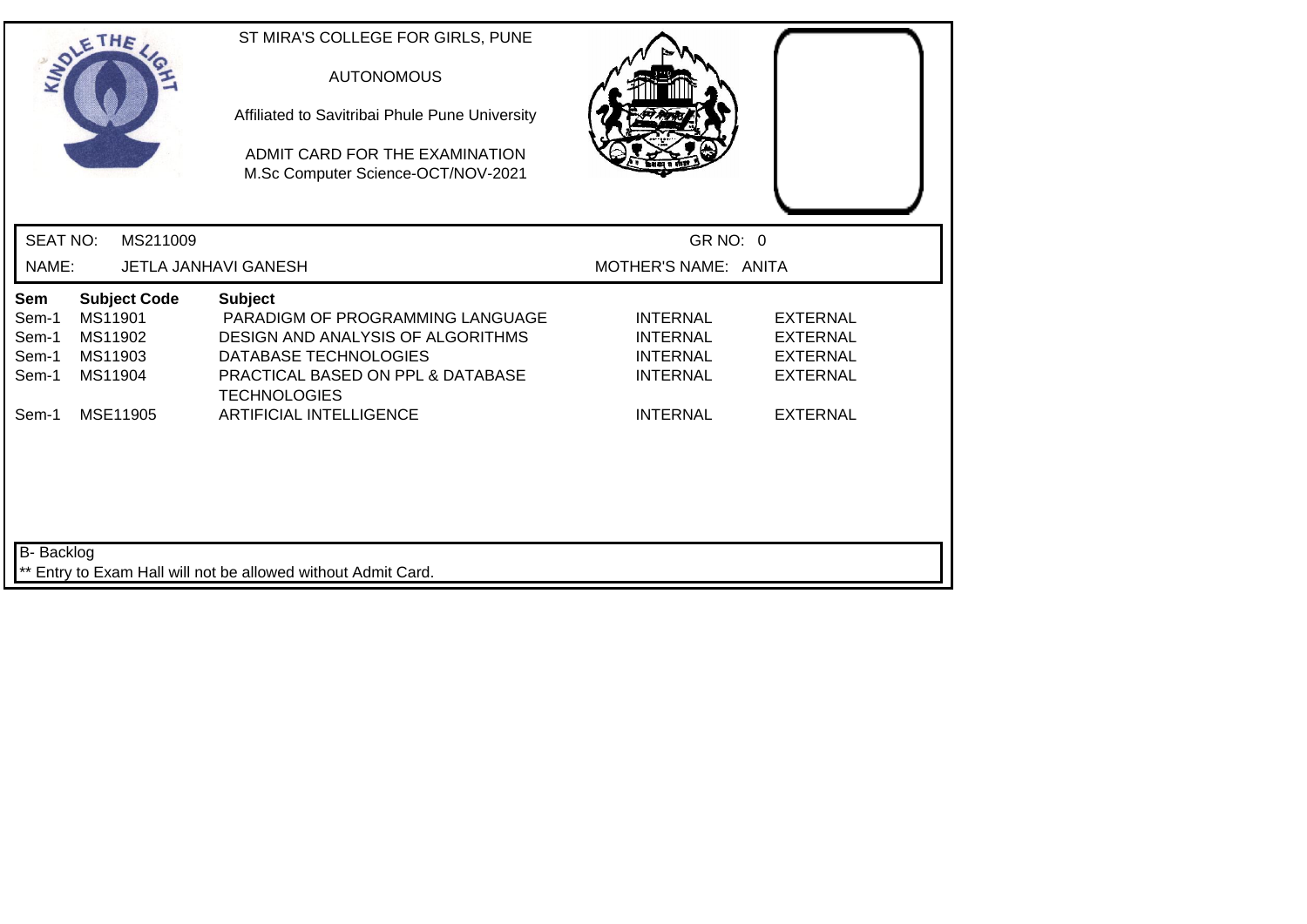| SOLETHE .         |                     | ST MIRA'S COLLEGE FOR GIRLS, PUNE<br><b>AUTONOMOUS</b><br>Affiliated to Savitribai Phule Pune University<br>ADMIT CARD FOR THE EXAMINATION<br>M.Sc Computer Science-OCT/NOV-2021 |                                    |                                    |
|-------------------|---------------------|----------------------------------------------------------------------------------------------------------------------------------------------------------------------------------|------------------------------------|------------------------------------|
| <b>SEAT NO:</b>   | MS211010            |                                                                                                                                                                                  | GR NO: 0                           |                                    |
| NAME:             | <b>SINGH</b>        | KHANDUJA RONEK KAUR INDERJEET                                                                                                                                                    | MOTHER'S NAME: RAVINDER            |                                    |
| Sem               | <b>Subject Code</b> | <b>Subject</b>                                                                                                                                                                   |                                    |                                    |
| Sem-1<br>Sem-1    | MS11901<br>MS11902  | PARADIGM OF PROGRAMMING LANGUAGE<br>DESIGN AND ANALYSIS OF ALGORITHMS                                                                                                            | <b>INTERNAL</b><br><b>INTERNAL</b> | <b>EXTERNAL</b><br><b>EXTERNAL</b> |
| Sem-1             | MS11903             | DATABASE TECHNOLOGIES                                                                                                                                                            | <b>INTERNAL</b>                    | <b>EXTERNAL</b>                    |
| Sem-1             | MS11904             | PRACTICAL BASED ON PPL & DATABASE<br><b>TECHNOLOGIES</b>                                                                                                                         | <b>INTERNAL</b>                    | <b>EXTERNAL</b>                    |
| Sem-1             | MSE11905            | <b>ARTIFICIAL INTELLIGENCE</b>                                                                                                                                                   | <b>INTERNAL</b>                    | <b>EXTERNAL</b>                    |
| <b>B-</b> Backlog |                     | ** Entry to Exam Hall will not be allowed without Admit Card.                                                                                                                    |                                    |                                    |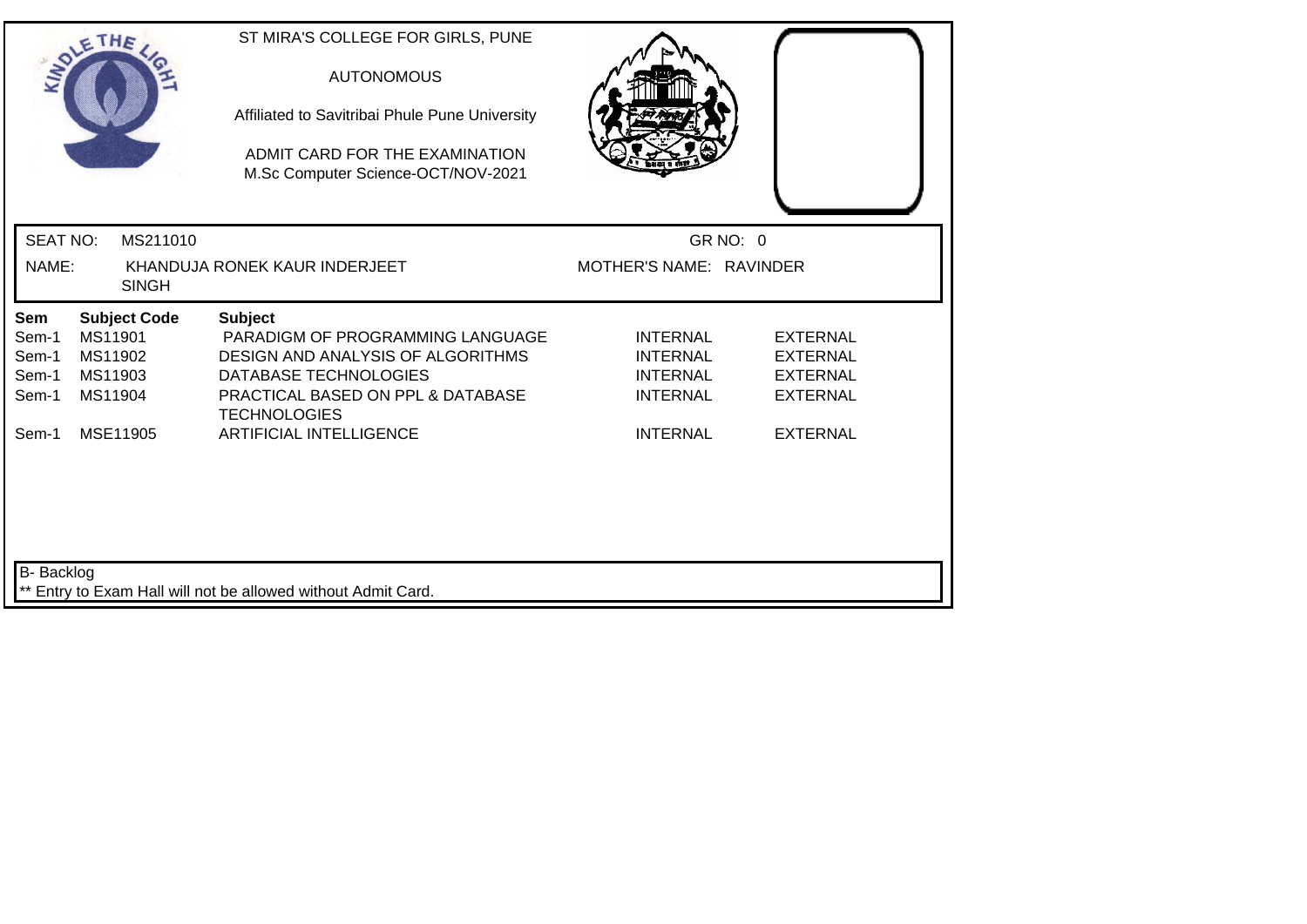| SOLETHE .                                                                                                  | ST MIRA'S COLLEGE FOR GIRLS, PUNE<br><b>AUTONOMOUS</b><br>Affiliated to Savitribai Phule Pune University<br>ADMIT CARD FOR THE EXAMINATION<br>M.Sc Computer Science-OCT/NOV-2021 |                                                                          |                                                                          |  |
|------------------------------------------------------------------------------------------------------------|----------------------------------------------------------------------------------------------------------------------------------------------------------------------------------|--------------------------------------------------------------------------|--------------------------------------------------------------------------|--|
| <b>SEAT NO:</b><br>MS211011                                                                                |                                                                                                                                                                                  | GR NO: 0                                                                 |                                                                          |  |
| NAME:                                                                                                      | <b>VERMA MAMTA RAMPRATAP</b>                                                                                                                                                     | MOTHER'S NAME: MOHINIDEVI                                                |                                                                          |  |
| Sem<br><b>Subject Code</b><br>MS11901<br>Sem-1<br>MS11902<br>Sem-1<br>MS11903<br>Sem-1<br>MS11904<br>Sem-1 | <b>Subject</b><br>PARADIGM OF PROGRAMMING LANGUAGE<br>DESIGN AND ANALYSIS OF ALGORITHMS<br>DATABASE TECHNOLOGIES<br>PRACTICAL BASED ON PPL & DATABASE<br><b>TECHNOLOGIES</b>     | <b>INTERNAL</b><br><b>INTERNAL</b><br><b>INTERNAL</b><br><b>INTERNAL</b> | <b>EXTERNAL</b><br><b>EXTERNAL</b><br><b>EXTERNAL</b><br><b>EXTERNAL</b> |  |
| MSE11905<br>Sem-1                                                                                          | <b>ARTIFICIAL INTELLIGENCE</b>                                                                                                                                                   | <b>INTERNAL</b>                                                          | <b>EXTERNAL</b>                                                          |  |
| B- Backlog                                                                                                 | ** Entry to Exam Hall will not be allowed without Admit Card.                                                                                                                    |                                                                          |                                                                          |  |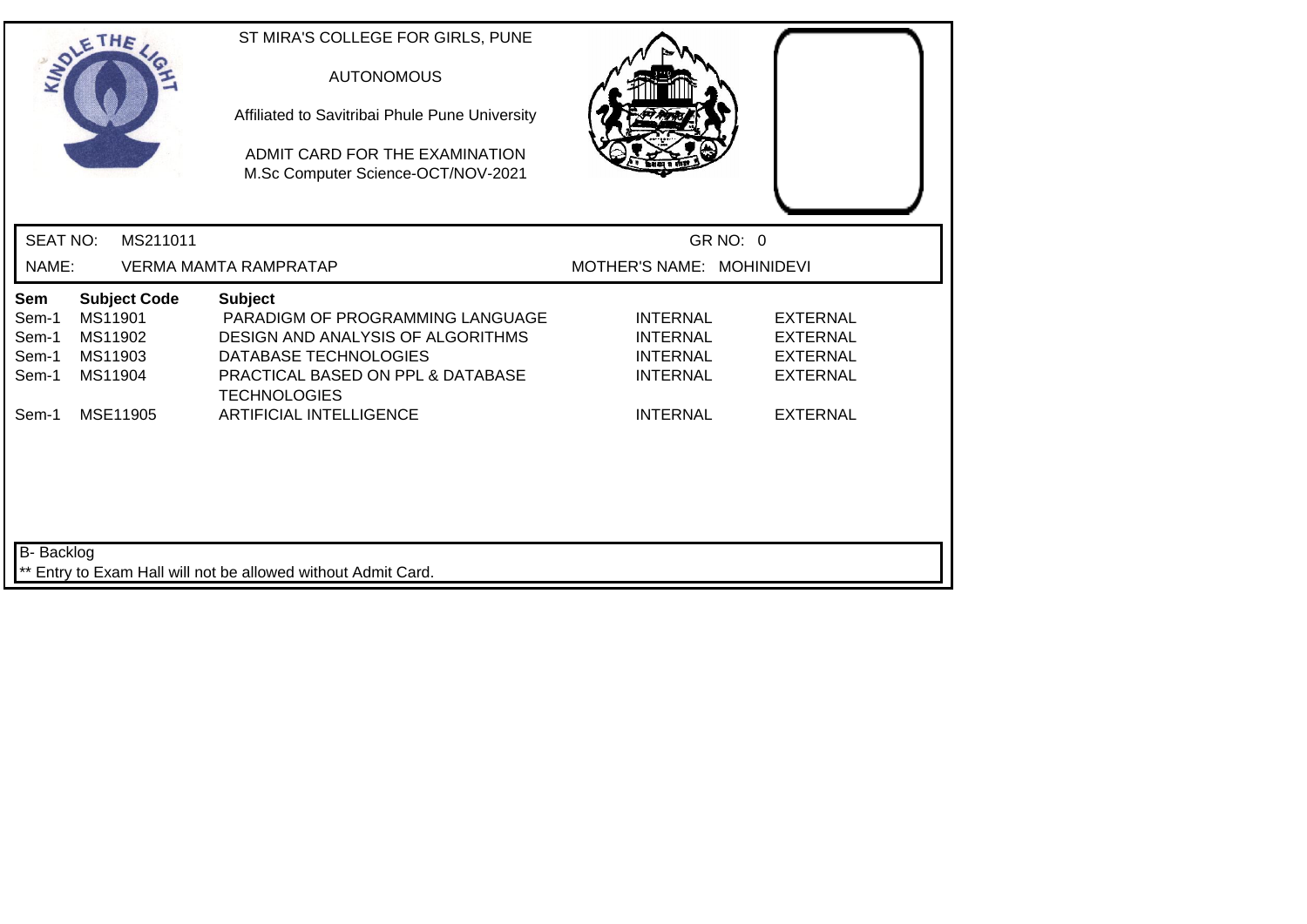|                                         | SOLETHE .                                                       | ST MIRA'S COLLEGE FOR GIRLS, PUNE<br><b>AUTONOMOUS</b><br>Affiliated to Savitribai Phule Pune University<br>ADMIT CARD FOR THE EXAMINATION<br>M.Sc Computer Science-OCT/NOV-2021 |                                                                          |                                                                          |
|-----------------------------------------|-----------------------------------------------------------------|----------------------------------------------------------------------------------------------------------------------------------------------------------------------------------|--------------------------------------------------------------------------|--------------------------------------------------------------------------|
| <b>SEAT NO:</b>                         | MS211012                                                        |                                                                                                                                                                                  | GR NO: 0                                                                 |                                                                          |
| NAME:                                   |                                                                 | MAZUMDAR DOYITA DIPANKAR                                                                                                                                                         | MOTHER'S NAME: MAITREYEE                                                 |                                                                          |
| Sem<br>Sem-1<br>Sem-1<br>Sem-1<br>Sem-1 | <b>Subject Code</b><br>MS11901<br>MS11902<br>MS11903<br>MS11904 | <b>Subject</b><br>PARADIGM OF PROGRAMMING LANGUAGE<br>DESIGN AND ANALYSIS OF ALGORITHMS<br>DATABASE TECHNOLOGIES<br>PRACTICAL BASED ON PPL & DATABASE<br><b>TECHNOLOGIES</b>     | <b>INTERNAL</b><br><b>INTERNAL</b><br><b>INTERNAL</b><br><b>INTERNAL</b> | <b>EXTERNAL</b><br><b>EXTERNAL</b><br><b>EXTERNAL</b><br><b>EXTERNAL</b> |
| Sem-1                                   | MSE11905                                                        | <b>ARTIFICIAL INTELLIGENCE</b>                                                                                                                                                   | <b>INTERNAL</b>                                                          | <b>EXTERNAL</b>                                                          |
| B-Backlog                               |                                                                 | ** Entry to Exam Hall will not be allowed without Admit Card.                                                                                                                    |                                                                          |                                                                          |
|                                         |                                                                 |                                                                                                                                                                                  |                                                                          |                                                                          |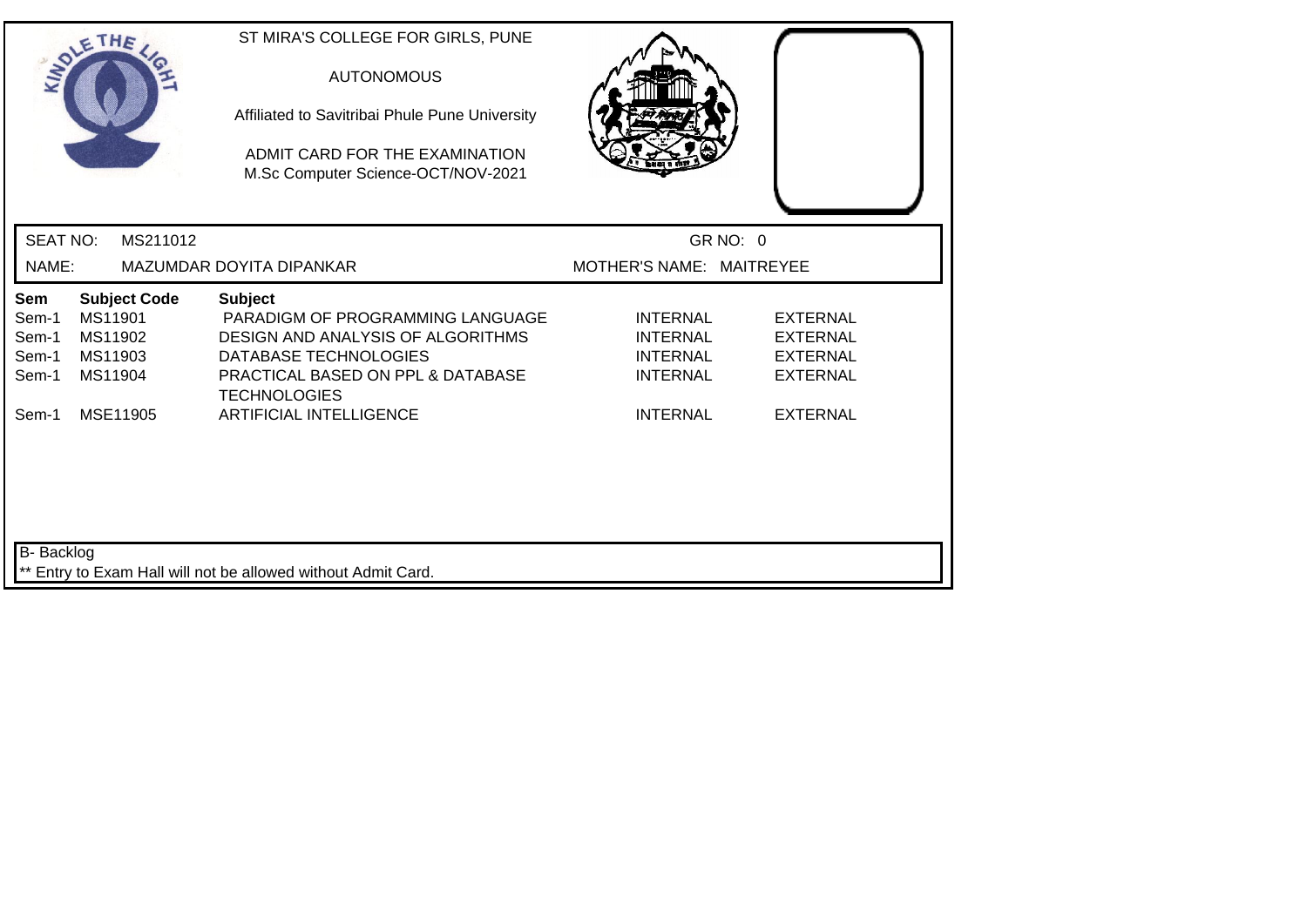|                                         | SOLETHE                                                         | ST MIRA'S COLLEGE FOR GIRLS, PUNE<br><b>AUTONOMOUS</b><br>Affiliated to Savitribai Phule Pune University<br>ADMIT CARD FOR THE EXAMINATION<br>M.Sc Computer Science-OCT/NOV-2021 |                                                                          |                                                                          |
|-----------------------------------------|-----------------------------------------------------------------|----------------------------------------------------------------------------------------------------------------------------------------------------------------------------------|--------------------------------------------------------------------------|--------------------------------------------------------------------------|
| <b>SEAT NO:</b>                         | MS211013                                                        |                                                                                                                                                                                  | GR NO: 0                                                                 |                                                                          |
| NAME:                                   |                                                                 | KUTTAT MEGHA SURESHBABU                                                                                                                                                          | MOTHER'S NAME: BINDHU                                                    |                                                                          |
| Sem<br>Sem-1<br>Sem-1<br>Sem-1<br>Sem-1 | <b>Subject Code</b><br>MS11901<br>MS11902<br>MS11903<br>MS11904 | <b>Subject</b><br>PARADIGM OF PROGRAMMING LANGUAGE<br>DESIGN AND ANALYSIS OF ALGORITHMS<br>DATABASE TECHNOLOGIES<br>PRACTICAL BASED ON PPL & DATABASE<br><b>TECHNOLOGIES</b>     | <b>INTERNAL</b><br><b>INTERNAL</b><br><b>INTERNAL</b><br><b>INTERNAL</b> | <b>EXTERNAL</b><br><b>EXTERNAL</b><br><b>EXTERNAL</b><br><b>EXTERNAL</b> |
| Sem-1                                   | MSE11905                                                        | <b>ARTIFICIAL INTELLIGENCE</b>                                                                                                                                                   | <b>INTERNAL</b>                                                          | <b>EXTERNAL</b>                                                          |
| B- Backlog                              |                                                                 | ** Entry to Exam Hall will not be allowed without Admit Card.                                                                                                                    |                                                                          |                                                                          |
|                                         |                                                                 |                                                                                                                                                                                  |                                                                          |                                                                          |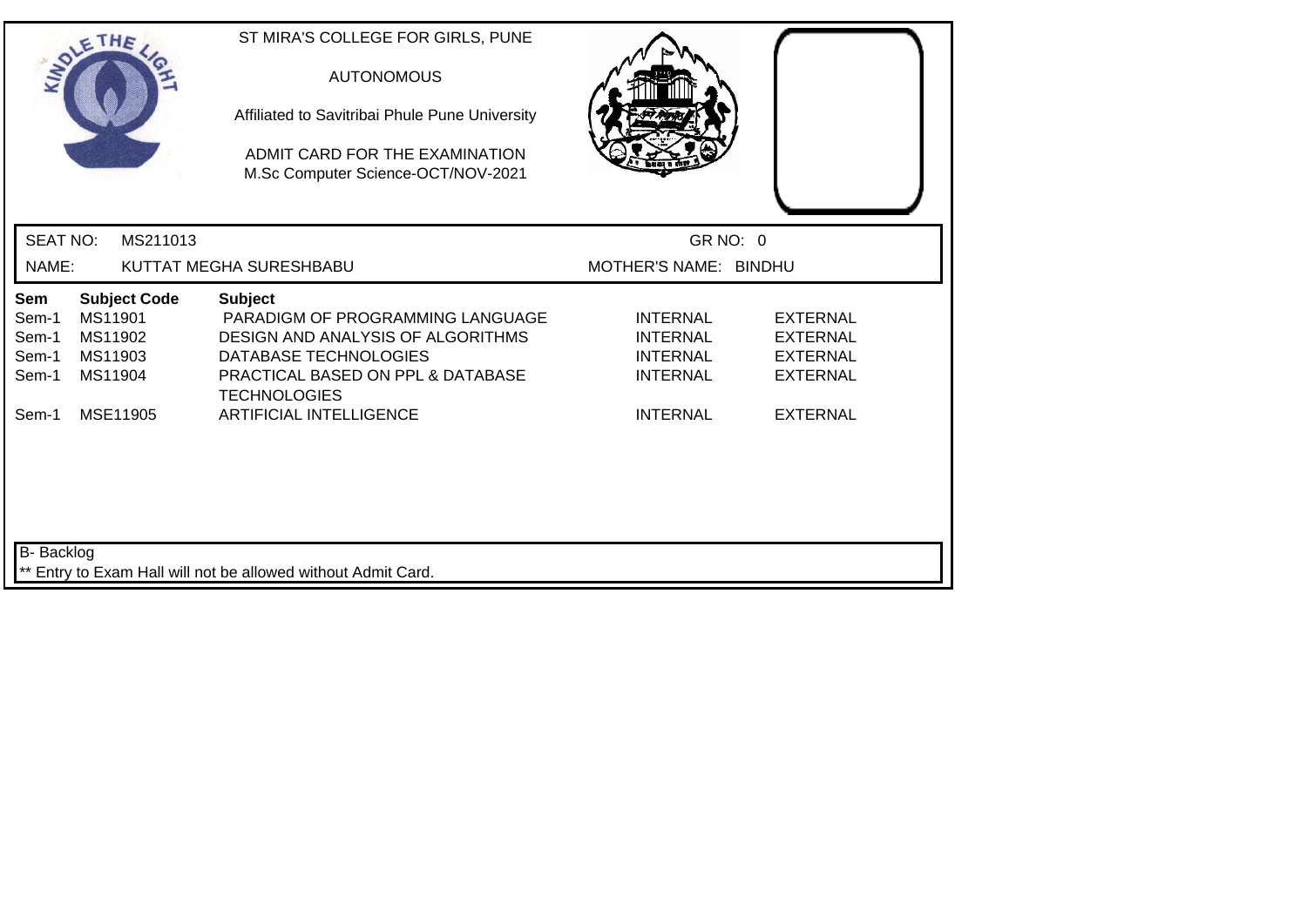| SOLETHE ,                                                                                                         | ST MIRA'S COLLEGE FOR GIRLS, PUNE<br><b>AUTONOMOUS</b><br>Affiliated to Savitribai Phule Pune University<br>ADMIT CARD FOR THE EXAMINATION<br>M.Sc Computer Science-OCT/NOV-2021 |                                                                          |                                                                          |
|-------------------------------------------------------------------------------------------------------------------|----------------------------------------------------------------------------------------------------------------------------------------------------------------------------------|--------------------------------------------------------------------------|--------------------------------------------------------------------------|
| <b>SEAT NO:</b><br>MS211014                                                                                       |                                                                                                                                                                                  | GR NO: 0                                                                 |                                                                          |
| NAME:                                                                                                             | PARKAR HADIYA TAJAMUL                                                                                                                                                            | MOTHER'S NAME: HUSNA                                                     |                                                                          |
| <b>Sem</b><br><b>Subject Code</b><br>MS11901<br>Sem-1<br>MS11902<br>Sem-1<br>MS11903<br>Sem-1<br>MS11904<br>Sem-1 | <b>Subject</b><br>PARADIGM OF PROGRAMMING LANGUAGE<br>DESIGN AND ANALYSIS OF ALGORITHMS<br>DATABASE TECHNOLOGIES<br>PRACTICAL BASED ON PPL & DATABASE<br><b>TECHNOLOGIES</b>     | <b>INTERNAL</b><br><b>INTERNAL</b><br><b>INTERNAL</b><br><b>INTERNAL</b> | <b>EXTERNAL</b><br><b>EXTERNAL</b><br><b>EXTERNAL</b><br><b>EXTERNAL</b> |
| MSE11905<br>Sem-1                                                                                                 | <b>ARTIFICIAL INTELLIGENCE</b>                                                                                                                                                   | <b>INTERNAL</b>                                                          | <b>EXTERNAL</b>                                                          |
| B- Backlog                                                                                                        | ** Entry to Exam Hall will not be allowed without Admit Card.                                                                                                                    |                                                                          |                                                                          |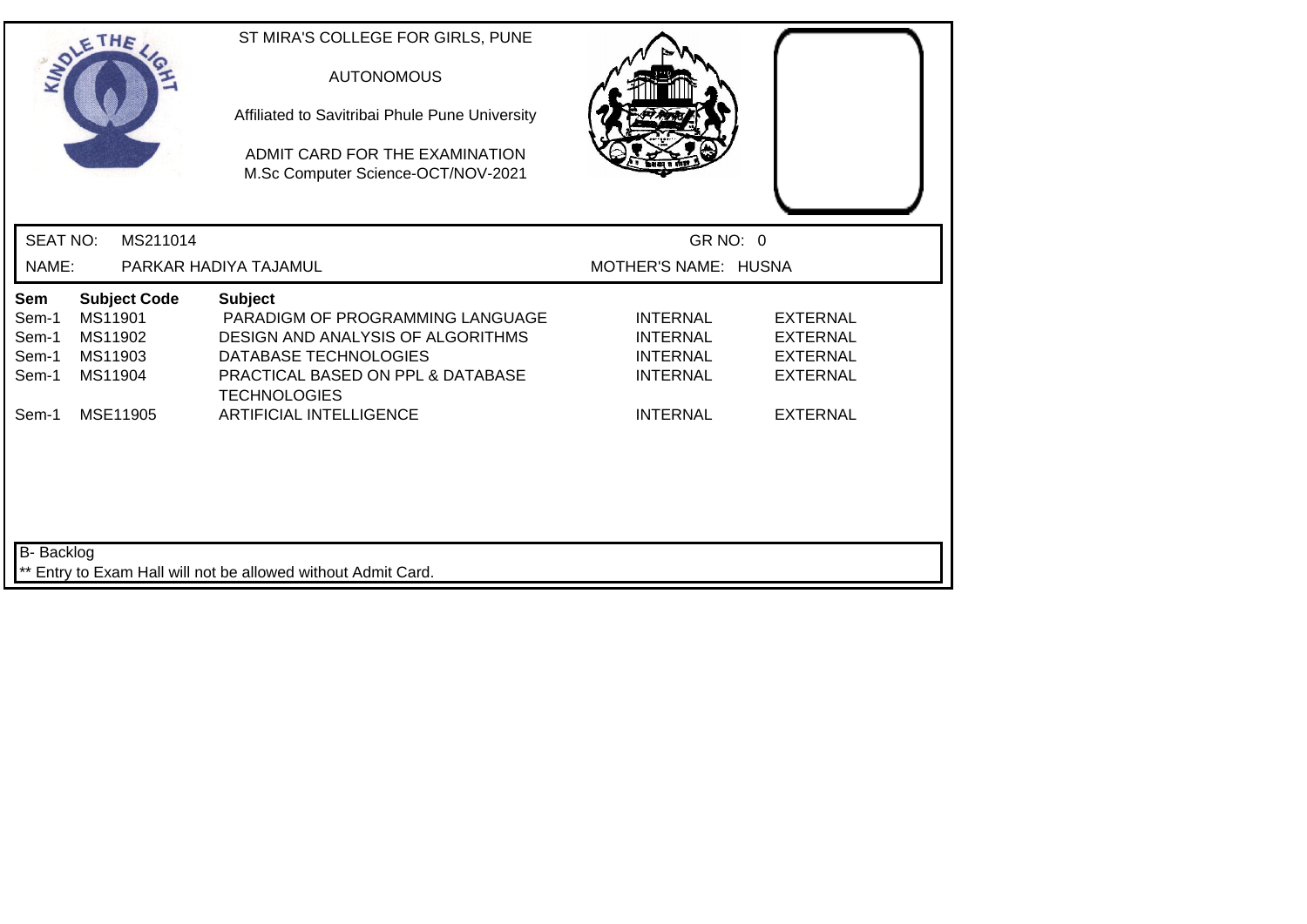|                                                | SOLETHE                                                         | ST MIRA'S COLLEGE FOR GIRLS, PUNE<br><b>AUTONOMOUS</b><br>Affiliated to Savitribai Phule Pune University<br>ADMIT CARD FOR THE EXAMINATION<br>M.Sc Computer Science-OCT/NOV-2021 |                                                                          |                                                                          |  |
|------------------------------------------------|-----------------------------------------------------------------|----------------------------------------------------------------------------------------------------------------------------------------------------------------------------------|--------------------------------------------------------------------------|--------------------------------------------------------------------------|--|
| <b>SEAT NO:</b>                                | MS211015                                                        |                                                                                                                                                                                  | GR NO: 0                                                                 |                                                                          |  |
| NAME:                                          |                                                                 | CHANCHLANI PHALGUNI NARENDRA                                                                                                                                                     | MOTHER'S NAME: SUNITA                                                    |                                                                          |  |
| <b>Sem</b><br>Sem-1<br>Sem-1<br>Sem-1<br>Sem-1 | <b>Subject Code</b><br>MS11901<br>MS11902<br>MS11903<br>MS11904 | <b>Subject</b><br>PARADIGM OF PROGRAMMING LANGUAGE<br>DESIGN AND ANALYSIS OF ALGORITHMS<br>DATABASE TECHNOLOGIES<br>PRACTICAL BASED ON PPL & DATABASE<br><b>TECHNOLOGIES</b>     | <b>INTERNAL</b><br><b>INTERNAL</b><br><b>INTERNAL</b><br><b>INTERNAL</b> | <b>EXTERNAL</b><br><b>EXTERNAL</b><br><b>EXTERNAL</b><br><b>EXTERNAL</b> |  |
| Sem-1                                          | MSE11905                                                        | <b>ARTIFICIAL INTELLIGENCE</b>                                                                                                                                                   | <b>INTERNAL</b>                                                          | <b>EXTERNAL</b>                                                          |  |
| B-Backlog                                      |                                                                 | ** Entry to Exam Hall will not be allowed without Admit Card.                                                                                                                    |                                                                          |                                                                          |  |
|                                                |                                                                 |                                                                                                                                                                                  |                                                                          |                                                                          |  |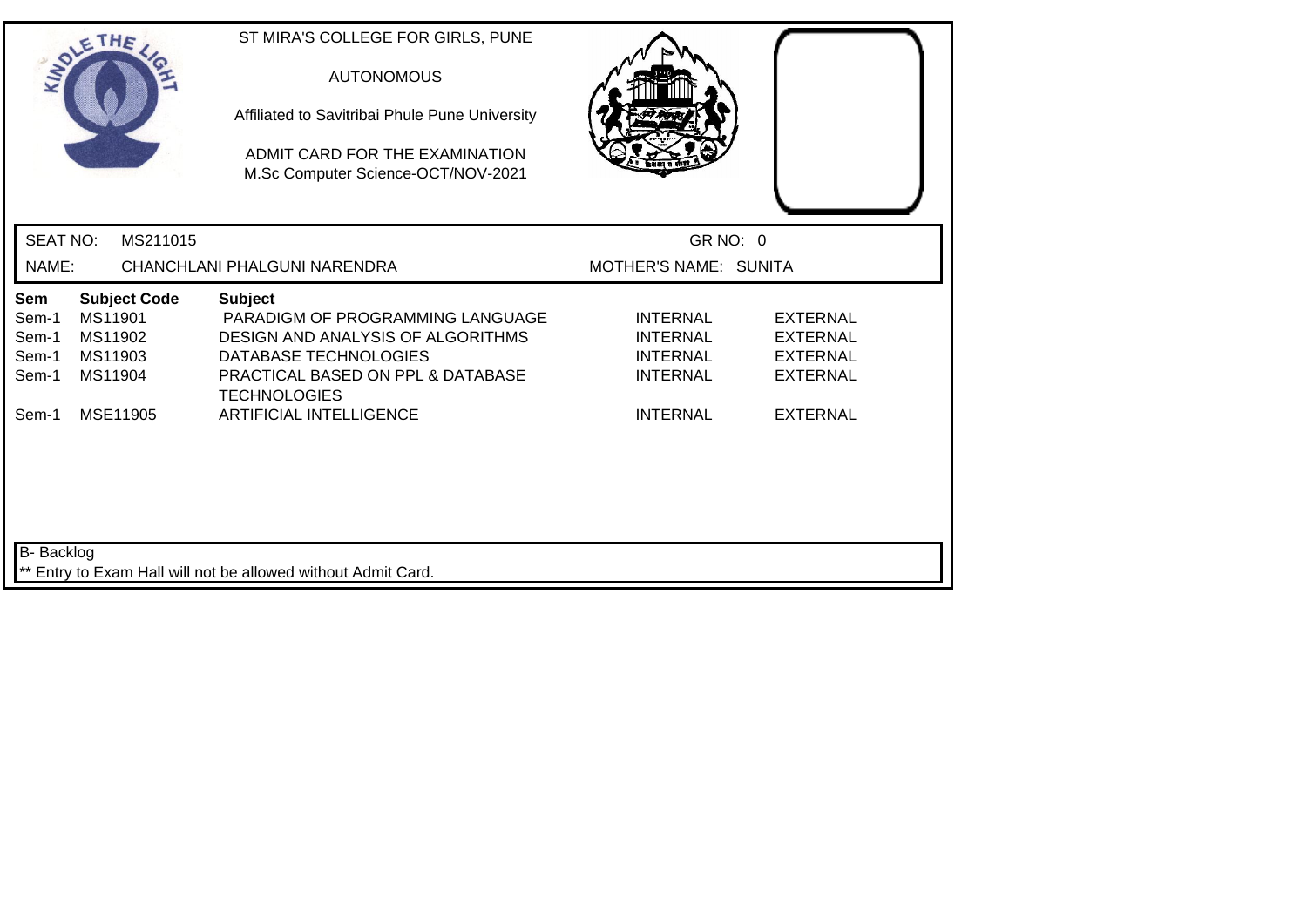| SOLETHE .                                                                                                         | ST MIRA'S COLLEGE FOR GIRLS, PUNE<br><b>AUTONOMOUS</b><br>Affiliated to Savitribai Phule Pune University<br>ADMIT CARD FOR THE EXAMINATION<br>M.Sc Computer Science-OCT/NOV-2021 |                                                                          |                                                                          |
|-------------------------------------------------------------------------------------------------------------------|----------------------------------------------------------------------------------------------------------------------------------------------------------------------------------|--------------------------------------------------------------------------|--------------------------------------------------------------------------|
| <b>SEAT NO:</b><br>MS211016                                                                                       |                                                                                                                                                                                  | GR NO: 0                                                                 |                                                                          |
| NAME:                                                                                                             | GAIKWAD POOJA VIJAYKUMAR                                                                                                                                                         | MOTHER'S NAME: VILMA                                                     |                                                                          |
| <b>Subject Code</b><br><b>Sem</b><br>MS11901<br>Sem-1<br>MS11902<br>Sem-1<br>MS11903<br>Sem-1<br>MS11904<br>Sem-1 | <b>Subject</b><br>PARADIGM OF PROGRAMMING LANGUAGE<br>DESIGN AND ANALYSIS OF ALGORITHMS<br>DATABASE TECHNOLOGIES<br>PRACTICAL BASED ON PPL & DATABASE<br><b>TECHNOLOGIES</b>     | <b>INTERNAL</b><br><b>INTERNAL</b><br><b>INTERNAL</b><br><b>INTERNAL</b> | <b>EXTERNAL</b><br><b>EXTERNAL</b><br><b>EXTERNAL</b><br><b>EXTERNAL</b> |
| Sem-1<br>MSE11905<br>B- Backlog                                                                                   | <b>ARTIFICIAL INTELLIGENCE</b>                                                                                                                                                   | <b>INTERNAL</b>                                                          | <b>EXTERNAL</b>                                                          |
|                                                                                                                   | ** Entry to Exam Hall will not be allowed without Admit Card.                                                                                                                    |                                                                          |                                                                          |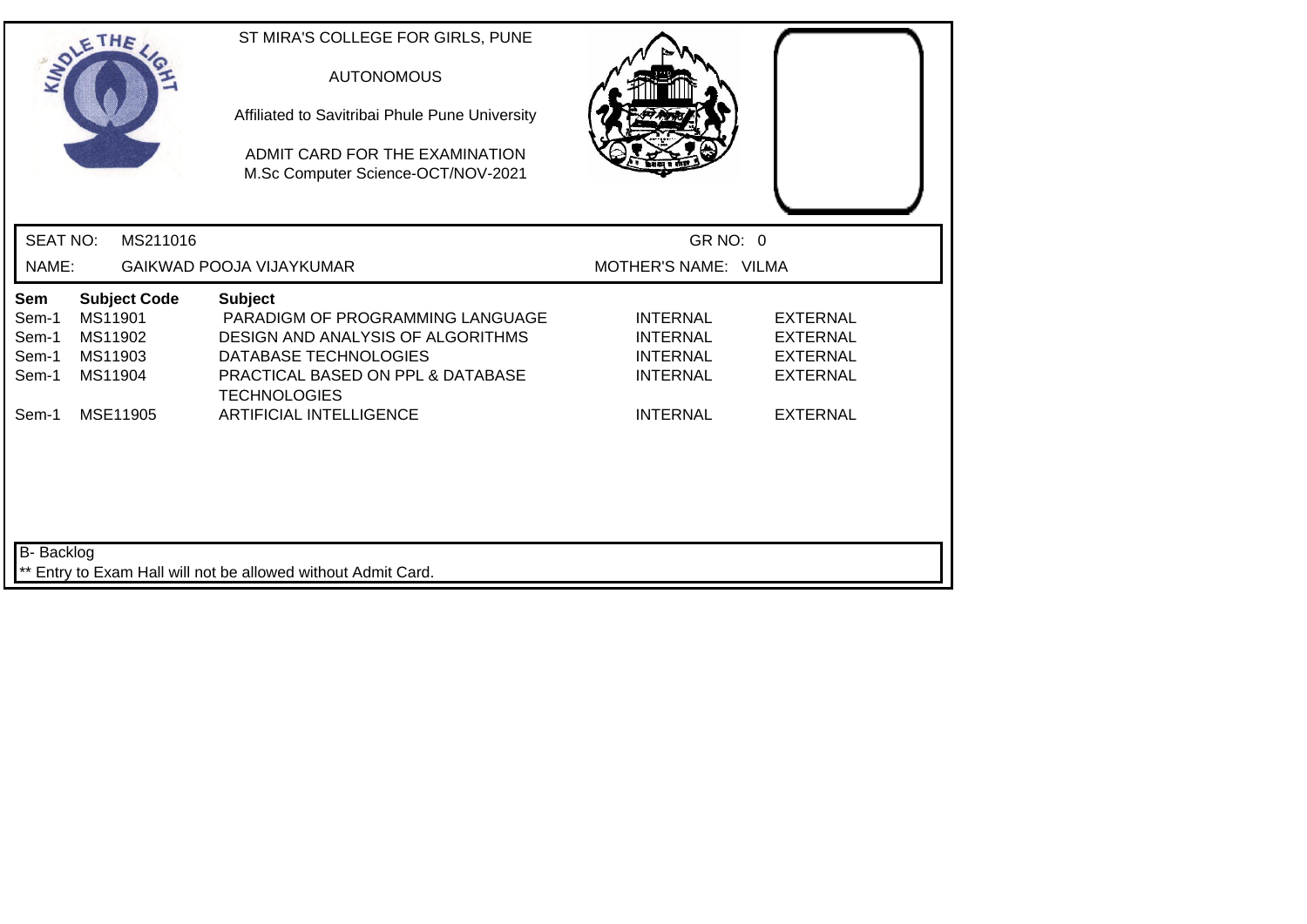| SOLETHE .                                                                                                  | ST MIRA'S COLLEGE FOR GIRLS, PUNE<br><b>AUTONOMOUS</b><br>Affiliated to Savitribai Phule Pune University<br>ADMIT CARD FOR THE EXAMINATION<br>M.Sc Computer Science-OCT/NOV-2021 |                                                                          |                                                                          |
|------------------------------------------------------------------------------------------------------------|----------------------------------------------------------------------------------------------------------------------------------------------------------------------------------|--------------------------------------------------------------------------|--------------------------------------------------------------------------|
| <b>SEAT NO:</b><br>MS211017                                                                                |                                                                                                                                                                                  | GR NO: 0                                                                 |                                                                          |
| NAME:                                                                                                      | <b>JAMADAR PRANALI GANESH</b>                                                                                                                                                    | MOTHER'S NAME: VAISHALI                                                  |                                                                          |
| <b>Subject Code</b><br>Sem<br>MS11901<br>Sem-1<br>Sem-1<br>MS11902<br>MS11903<br>Sem-1<br>Sem-1<br>MS11904 | <b>Subject</b><br>PARADIGM OF PROGRAMMING LANGUAGE<br>DESIGN AND ANALYSIS OF ALGORITHMS<br>DATABASE TECHNOLOGIES<br>PRACTICAL BASED ON PPL & DATABASE<br><b>TECHNOLOGIES</b>     | <b>INTERNAL</b><br><b>INTERNAL</b><br><b>INTERNAL</b><br><b>INTERNAL</b> | <b>EXTERNAL</b><br><b>EXTERNAL</b><br><b>EXTERNAL</b><br><b>EXTERNAL</b> |
| MSE11905<br>Sem-1                                                                                          | <b>ARTIFICIAL INTELLIGENCE</b>                                                                                                                                                   | <b>INTERNAL</b>                                                          | <b>EXTERNAL</b>                                                          |
| B- Backlog                                                                                                 | ** Entry to Exam Hall will not be allowed without Admit Card.                                                                                                                    |                                                                          |                                                                          |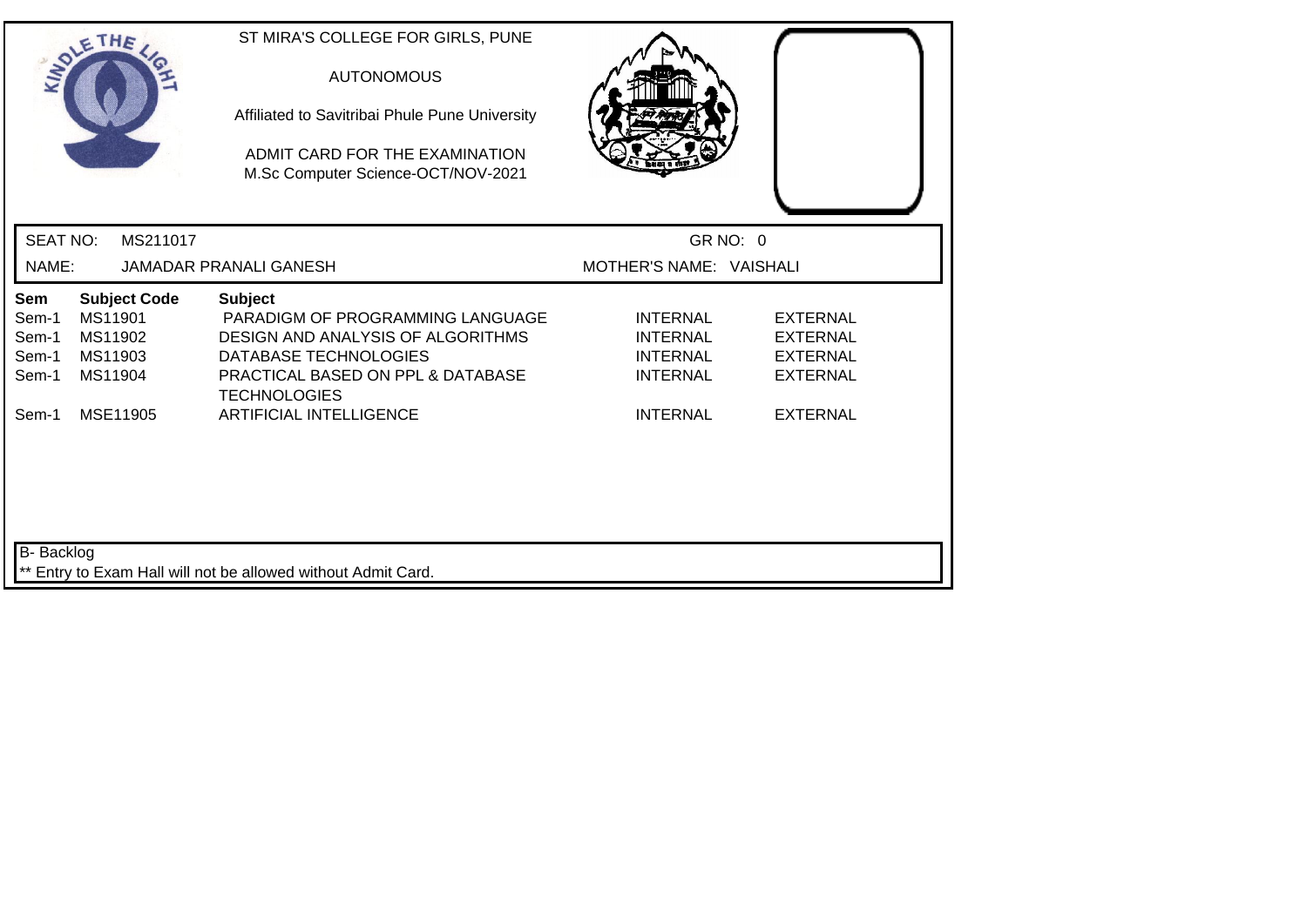|                                                | SOLETHE                                  |                     | ST MIRA'S COLLEGE FOR GIRLS, PUNE<br><b>AUTONOMOUS</b><br>Affiliated to Savitribai Phule Pune University<br>ADMIT CARD FOR THE EXAMINATION<br>M.Sc Computer Science-OCT/NOV-2021 |                                                                          |                                                                          |
|------------------------------------------------|------------------------------------------|---------------------|----------------------------------------------------------------------------------------------------------------------------------------------------------------------------------|--------------------------------------------------------------------------|--------------------------------------------------------------------------|
| <b>SEAT NO:</b>                                |                                          | MS211018            |                                                                                                                                                                                  |                                                                          | GR NO: 0                                                                 |
| NAME:                                          |                                          |                     | RAVAL YUKTA JITENDRABHAI                                                                                                                                                         | MOTHER'S NAME: PANNABEN                                                  |                                                                          |
| <b>Sem</b><br>Sem-1<br>Sem-1<br>Sem-1<br>Sem-1 | MS11901<br>MS11902<br>MS11903<br>MS11904 | <b>Subject Code</b> | <b>Subject</b><br>PARADIGM OF PROGRAMMING LANGUAGE<br>DESIGN AND ANALYSIS OF ALGORITHMS<br>DATABASE TECHNOLOGIES<br>PRACTICAL BASED ON PPL & DATABASE<br><b>TECHNOLOGIES</b>     | <b>INTERNAL</b><br><b>INTERNAL</b><br><b>INTERNAL</b><br><b>INTERNAL</b> | <b>EXTERNAL</b><br><b>EXTERNAL</b><br><b>EXTERNAL</b><br><b>EXTERNAL</b> |
| Sem-1                                          | MSE11905                                 |                     | <b>ARTIFICIAL INTELLIGENCE</b>                                                                                                                                                   | <b>INTERNAL</b>                                                          | <b>EXTERNAL</b>                                                          |
| B-Backlog                                      |                                          |                     | ** Entry to Exam Hall will not be allowed without Admit Card.                                                                                                                    |                                                                          |                                                                          |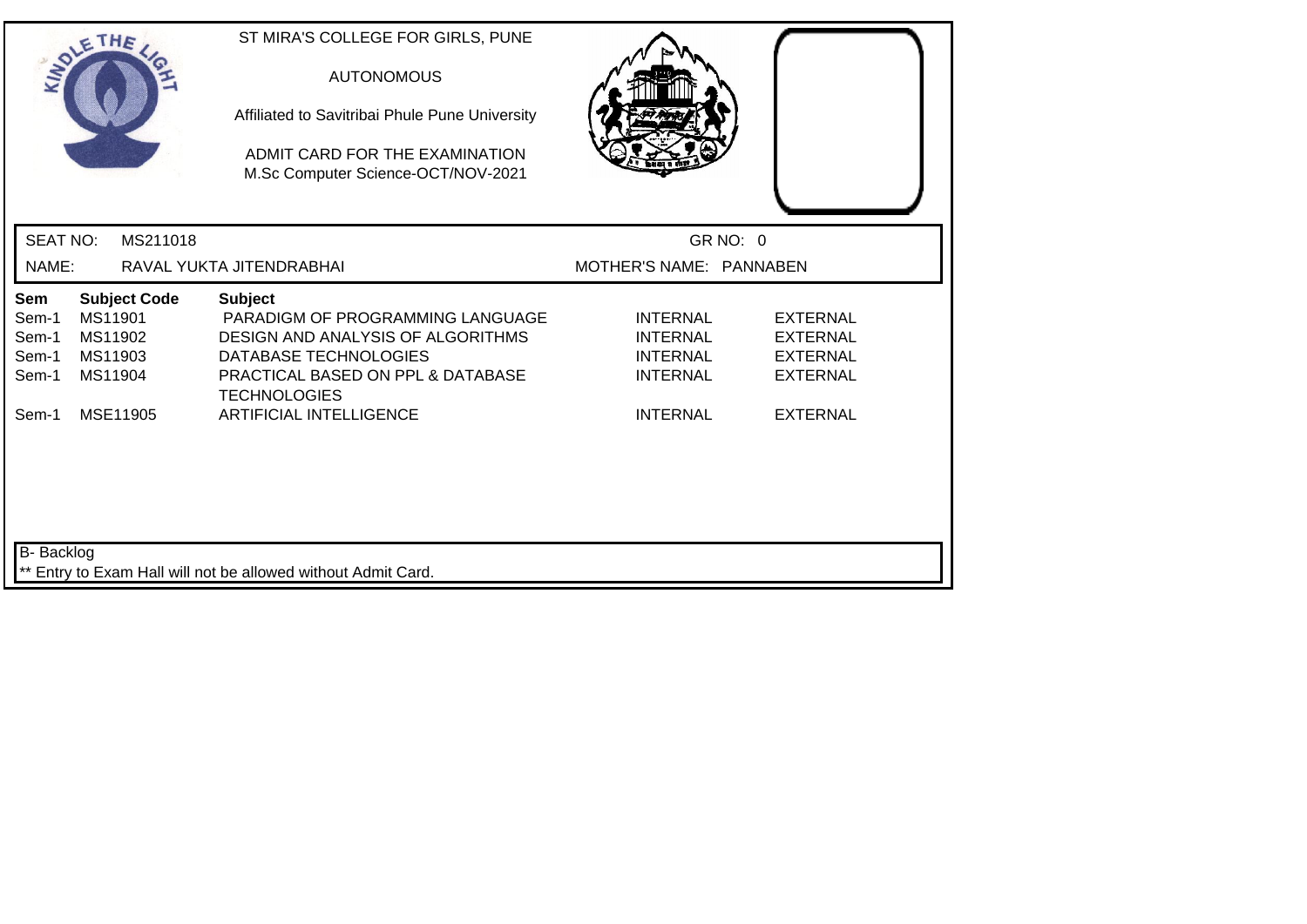|                                         | SOLETHE ,                                                       | ST MIRA'S COLLEGE FOR GIRLS, PUNE<br><b>AUTONOMOUS</b><br>Affiliated to Savitribai Phule Pune University<br>ADMIT CARD FOR THE EXAMINATION<br>M.Sc Computer Science-OCT/NOV-2021 |                                                                          |                                                                          |  |
|-----------------------------------------|-----------------------------------------------------------------|----------------------------------------------------------------------------------------------------------------------------------------------------------------------------------|--------------------------------------------------------------------------|--------------------------------------------------------------------------|--|
| <b>SEAT NO:</b>                         | MS211019                                                        |                                                                                                                                                                                  | GR NO: 0                                                                 |                                                                          |  |
| NAME:                                   |                                                                 | KAPAI RUTIKA JAGANNATH                                                                                                                                                           | MOTHER'S NAME: SARASWATI                                                 |                                                                          |  |
| Sem<br>Sem-1<br>Sem-1<br>Sem-1<br>Sem-1 | <b>Subject Code</b><br>MS11901<br>MS11902<br>MS11903<br>MS11904 | <b>Subject</b><br>PARADIGM OF PROGRAMMING LANGUAGE<br>DESIGN AND ANALYSIS OF ALGORITHMS<br>DATABASE TECHNOLOGIES<br>PRACTICAL BASED ON PPL & DATABASE<br><b>TECHNOLOGIES</b>     | <b>INTERNAL</b><br><b>INTERNAL</b><br><b>INTERNAL</b><br><b>INTERNAL</b> | <b>EXTERNAL</b><br><b>EXTERNAL</b><br><b>EXTERNAL</b><br><b>EXTERNAL</b> |  |
| Sem-1                                   | MSE11905                                                        | <b>ARTIFICIAL INTELLIGENCE</b>                                                                                                                                                   | <b>INTERNAL</b>                                                          | <b>EXTERNAL</b>                                                          |  |
| B- Backlog                              |                                                                 | Entry to Exam Hall will not be allowed without Admit Card.                                                                                                                       |                                                                          |                                                                          |  |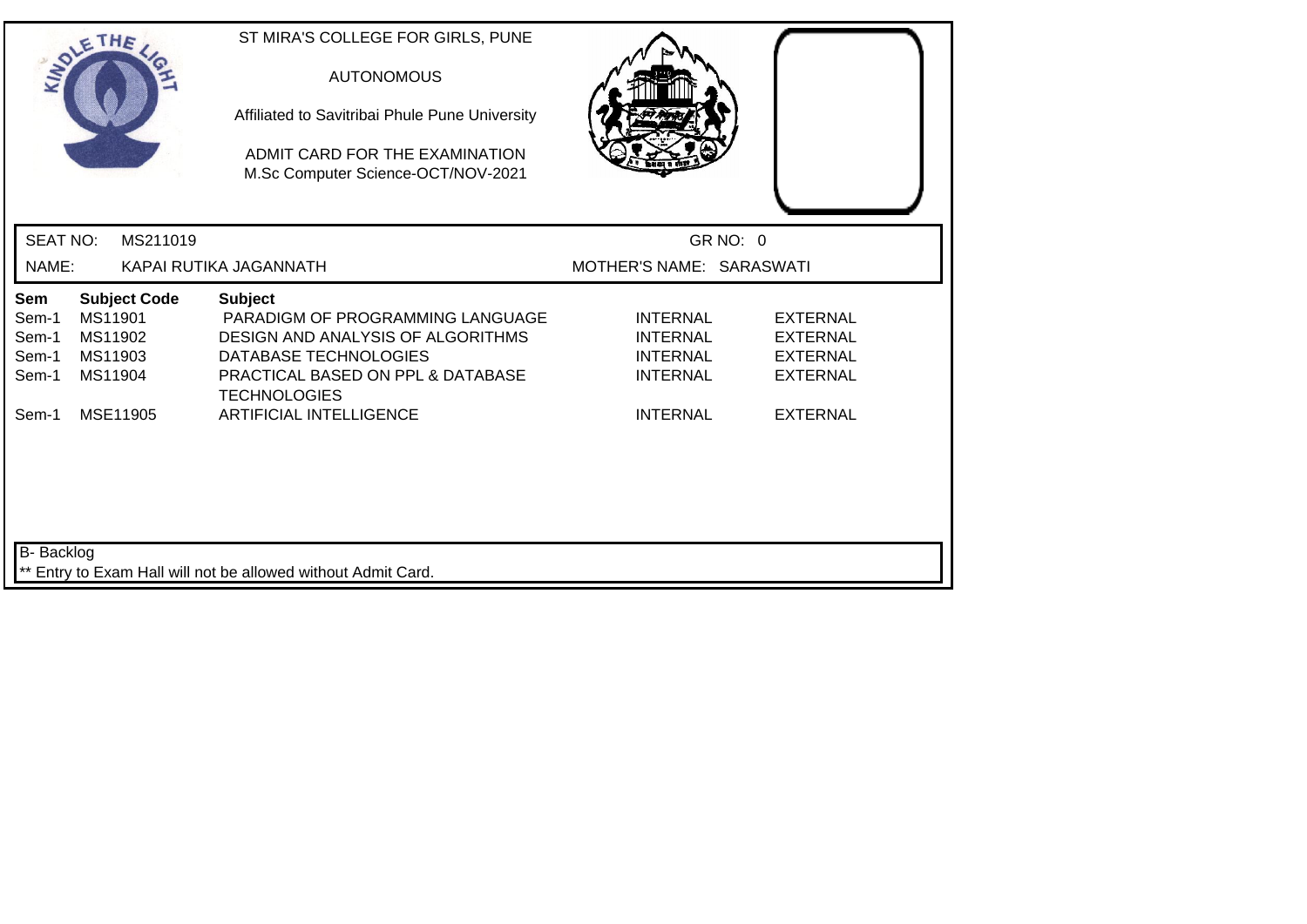| SOLETHE .                                                                                                         | ST MIRA'S COLLEGE FOR GIRLS, PUNE<br><b>AUTONOMOUS</b><br>Affiliated to Savitribai Phule Pune University<br>ADMIT CARD FOR THE EXAMINATION<br>M.Sc Computer Science-OCT/NOV-2021 |                                                                                                                                                      |  |
|-------------------------------------------------------------------------------------------------------------------|----------------------------------------------------------------------------------------------------------------------------------------------------------------------------------|------------------------------------------------------------------------------------------------------------------------------------------------------|--|
| <b>SEAT NO:</b><br>MS211020                                                                                       |                                                                                                                                                                                  | GR NO: 0                                                                                                                                             |  |
| NAME:                                                                                                             | MALAV RUTUJA KASHINATH                                                                                                                                                           | MOTHER'S NAME: USHA                                                                                                                                  |  |
| <b>Sem</b><br><b>Subject Code</b><br>MS11901<br>Sem-1<br>MS11902<br>Sem-1<br>MS11903<br>Sem-1<br>MS11904<br>Sem-1 | <b>Subject</b><br>PARADIGM OF PROGRAMMING LANGUAGE<br>DESIGN AND ANALYSIS OF ALGORITHMS<br>DATABASE TECHNOLOGIES<br>PRACTICAL BASED ON PPL & DATABASE<br><b>TECHNOLOGIES</b>     | <b>INTERNAL</b><br><b>EXTERNAL</b><br><b>INTERNAL</b><br><b>EXTERNAL</b><br><b>INTERNAL</b><br><b>EXTERNAL</b><br><b>INTERNAL</b><br><b>EXTERNAL</b> |  |
| Sem-1<br>MSE11905<br>B- Backlog                                                                                   | <b>ARTIFICIAL INTELLIGENCE</b>                                                                                                                                                   | <b>INTERNAL</b><br><b>EXTERNAL</b>                                                                                                                   |  |
|                                                                                                                   | ** Entry to Exam Hall will not be allowed without Admit Card.                                                                                                                    |                                                                                                                                                      |  |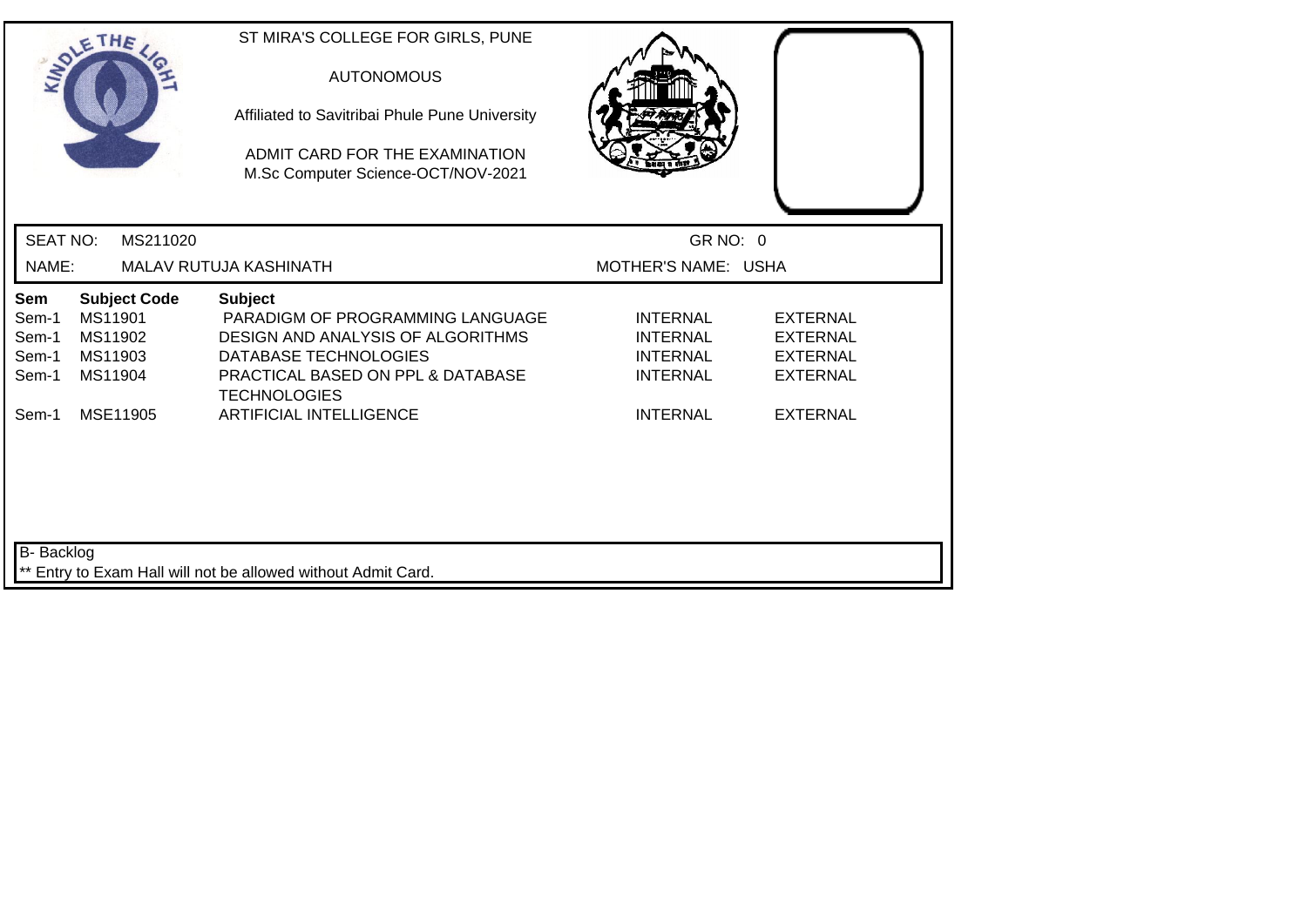|                                                | SOLETHE                                                         | ST MIRA'S COLLEGE FOR GIRLS, PUNE<br><b>AUTONOMOUS</b><br>Affiliated to Savitribai Phule Pune University<br>ADMIT CARD FOR THE EXAMINATION<br>M.Sc Computer Science-OCT/NOV-2021 |                                                                          |                                                                          |  |
|------------------------------------------------|-----------------------------------------------------------------|----------------------------------------------------------------------------------------------------------------------------------------------------------------------------------|--------------------------------------------------------------------------|--------------------------------------------------------------------------|--|
| <b>SEAT NO:</b>                                | MS211021                                                        |                                                                                                                                                                                  | GR NO: 0                                                                 |                                                                          |  |
| NAME:                                          |                                                                 | GAIKWAD SANJANA BALKRISHNA                                                                                                                                                       | MOTHER'S NAME: SAVITA                                                    |                                                                          |  |
| <b>Sem</b><br>Sem-1<br>Sem-1<br>Sem-1<br>Sem-1 | <b>Subject Code</b><br>MS11901<br>MS11902<br>MS11903<br>MS11904 | <b>Subject</b><br>PARADIGM OF PROGRAMMING LANGUAGE<br>DESIGN AND ANALYSIS OF ALGORITHMS<br>DATABASE TECHNOLOGIES<br>PRACTICAL BASED ON PPL & DATABASE<br><b>TECHNOLOGIES</b>     | <b>INTERNAL</b><br><b>INTERNAL</b><br><b>INTERNAL</b><br><b>INTERNAL</b> | <b>EXTERNAL</b><br><b>EXTERNAL</b><br><b>EXTERNAL</b><br><b>EXTERNAL</b> |  |
| Sem-1                                          | MSE11905                                                        | <b>ARTIFICIAL INTELLIGENCE</b>                                                                                                                                                   | <b>INTERNAL</b>                                                          | <b>EXTERNAL</b>                                                          |  |
| B-Backlog                                      |                                                                 | ** Entry to Exam Hall will not be allowed without Admit Card.                                                                                                                    |                                                                          |                                                                          |  |
|                                                |                                                                 |                                                                                                                                                                                  |                                                                          |                                                                          |  |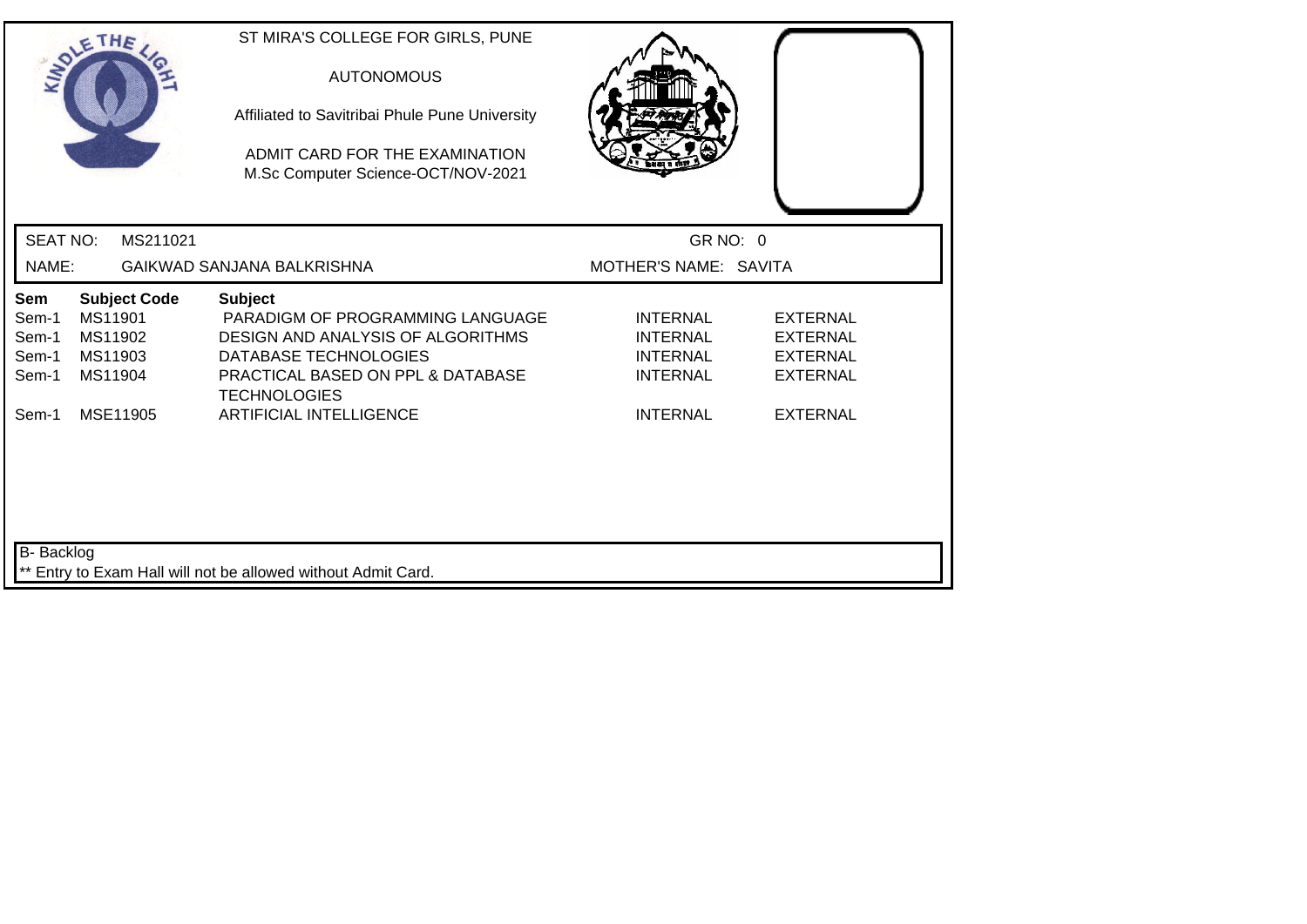| SOLETHE .                                                                                                  | ST MIRA'S COLLEGE FOR GIRLS, PUNE<br><b>AUTONOMOUS</b><br>Affiliated to Savitribai Phule Pune University<br>ADMIT CARD FOR THE EXAMINATION<br>M.Sc Computer Science-OCT/NOV-2021 |                                                                          |                                                                          |
|------------------------------------------------------------------------------------------------------------|----------------------------------------------------------------------------------------------------------------------------------------------------------------------------------|--------------------------------------------------------------------------|--------------------------------------------------------------------------|
| <b>SEAT NO:</b><br>MS211022                                                                                |                                                                                                                                                                                  | GR NO: 0                                                                 |                                                                          |
| NAME:                                                                                                      | AGARWAL SEJAL MUKESH                                                                                                                                                             | MOTHER'S NAME: GAYATRI                                                   |                                                                          |
| Sem<br><b>Subject Code</b><br>MS11901<br>Sem-1<br>Sem-1<br>MS11902<br>MS11903<br>Sem-1<br>Sem-1<br>MS11904 | <b>Subject</b><br>PARADIGM OF PROGRAMMING LANGUAGE<br>DESIGN AND ANALYSIS OF ALGORITHMS<br>DATABASE TECHNOLOGIES<br>PRACTICAL BASED ON PPL & DATABASE<br><b>TECHNOLOGIES</b>     | <b>INTERNAL</b><br><b>INTERNAL</b><br><b>INTERNAL</b><br><b>INTERNAL</b> | <b>EXTERNAL</b><br><b>EXTERNAL</b><br><b>EXTERNAL</b><br><b>EXTERNAL</b> |
| MSE11905<br>Sem-1                                                                                          | <b>ARTIFICIAL INTELLIGENCE</b>                                                                                                                                                   | <b>INTERNAL</b>                                                          | <b>EXTERNAL</b>                                                          |
| B- Backlog                                                                                                 | ** Entry to Exam Hall will not be allowed without Admit Card.                                                                                                                    |                                                                          |                                                                          |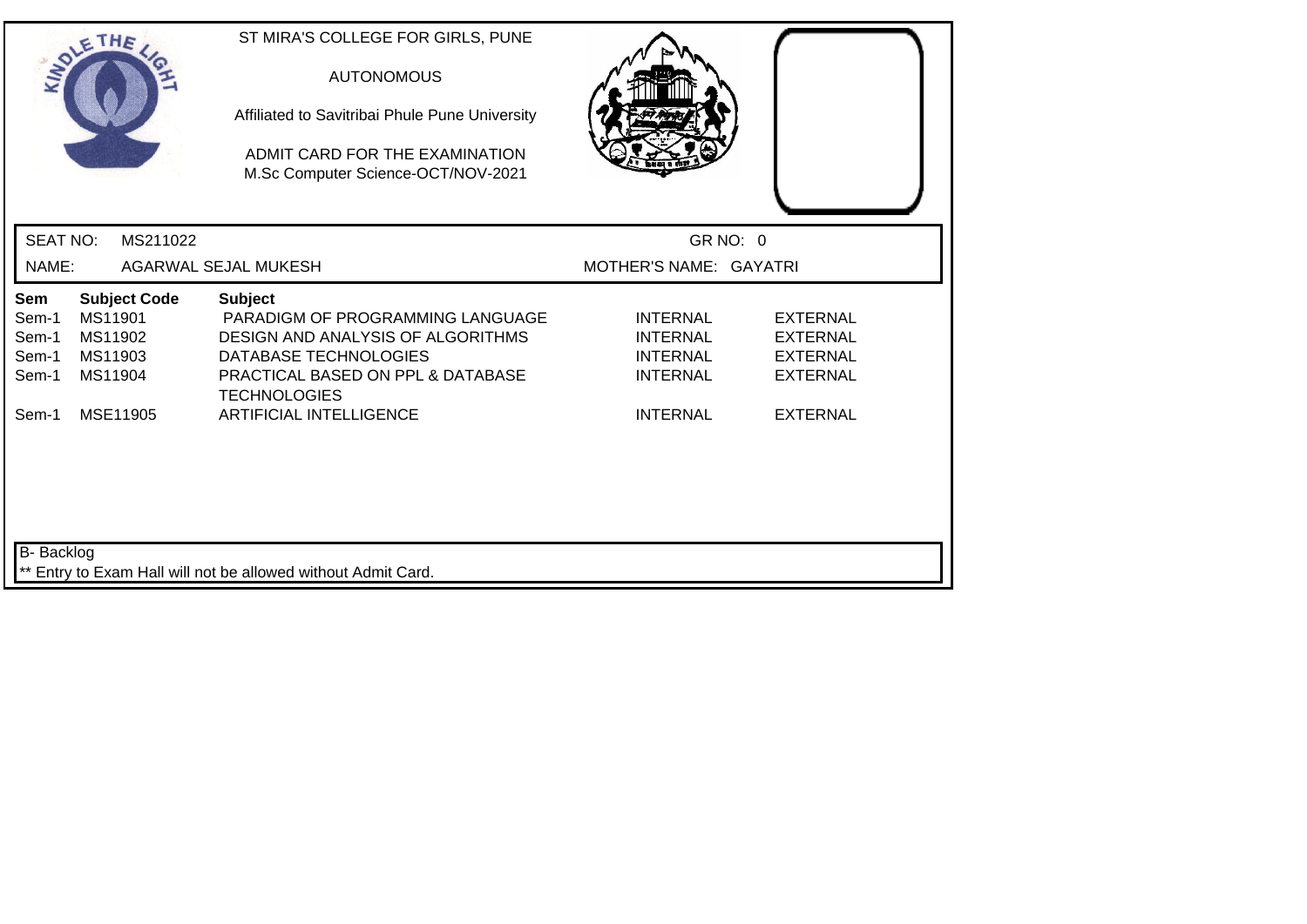| SOLETHE .                                                                                                  | ST MIRA'S COLLEGE FOR GIRLS, PUNE<br><b>AUTONOMOUS</b><br>Affiliated to Savitribai Phule Pune University<br>ADMIT CARD FOR THE EXAMINATION<br>M.Sc Computer Science-OCT/NOV-2021        |                                                                          |                                                                          |
|------------------------------------------------------------------------------------------------------------|-----------------------------------------------------------------------------------------------------------------------------------------------------------------------------------------|--------------------------------------------------------------------------|--------------------------------------------------------------------------|
| <b>SEAT NO:</b><br>MS211023                                                                                |                                                                                                                                                                                         | GR NO: 0                                                                 |                                                                          |
| NAME:                                                                                                      | SHINDE DIPALI VITTHAL                                                                                                                                                                   | MOTHER'S NAME: USHATAI                                                   |                                                                          |
| <b>Subject Code</b><br>Sem<br>MS11901<br>Sem-1<br>MS11902<br>Sem-1<br>MS11903<br>Sem-1<br>MS11904<br>Sem-1 | <b>Subject</b><br>PARADIGM OF PROGRAMMING LANGUAGE<br>DESIGN AND ANALYSIS OF ALGORITHMS<br>DATABASE TECHNOLOGIES<br><b>PRACTICAL BASED ON PPL &amp; DATABASE</b><br><b>TECHNOLOGIES</b> | <b>INTERNAL</b><br><b>INTERNAL</b><br><b>INTERNAL</b><br><b>INTERNAL</b> | <b>EXTERNAL</b><br><b>EXTERNAL</b><br><b>EXTERNAL</b><br><b>EXTERNAL</b> |
| MSE11905<br>Sem-1                                                                                          | <b>ARTIFICIAL INTELLIGENCE</b>                                                                                                                                                          | <b>INTERNAL</b>                                                          | <b>EXTERNAL</b>                                                          |
| B- Backlog                                                                                                 | ** Entry to Exam Hall will not be allowed without Admit Card.                                                                                                                           |                                                                          |                                                                          |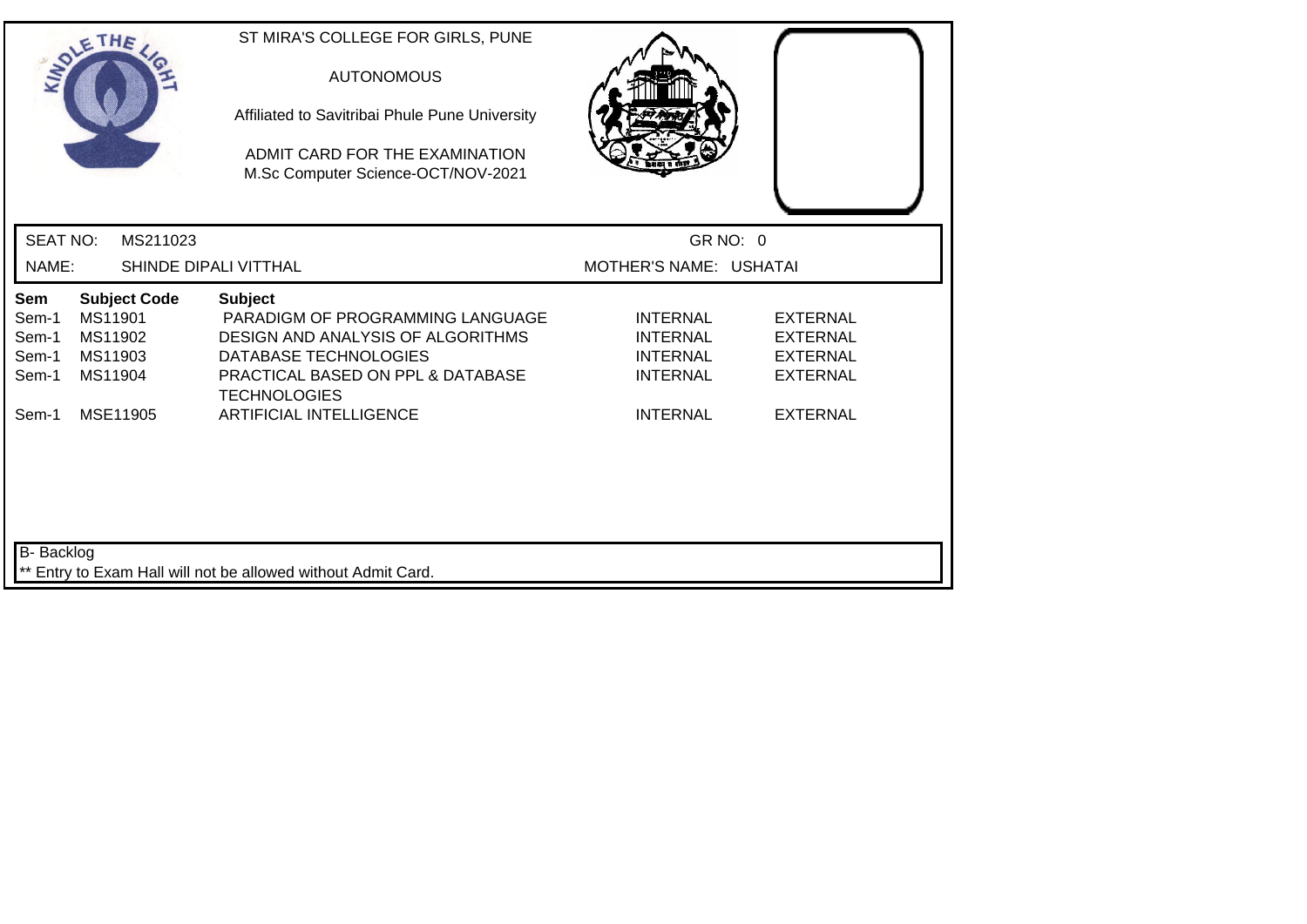| SOLETHE .                                                                                                  | ST MIRA'S COLLEGE FOR GIRLS, PUNE<br><b>AUTONOMOUS</b><br>Affiliated to Savitribai Phule Pune University<br>ADMIT CARD FOR THE EXAMINATION<br>M.Sc Computer Science-OCT/NOV-2021 |                                                                          |                                                                          |
|------------------------------------------------------------------------------------------------------------|----------------------------------------------------------------------------------------------------------------------------------------------------------------------------------|--------------------------------------------------------------------------|--------------------------------------------------------------------------|
| <b>SEAT NO:</b><br>MS211024                                                                                |                                                                                                                                                                                  | GR NO: 0                                                                 |                                                                          |
| NAME:<br>PATIL SHIVANI SUNIL                                                                               |                                                                                                                                                                                  | MOTHER'S NAME: MEENA                                                     |                                                                          |
| <b>Subject Code</b><br>Sem<br>MS11901<br>Sem-1<br>MS11902<br>Sem-1<br>MS11903<br>Sem-1<br>MS11904<br>Sem-1 | <b>Subject</b><br>PARADIGM OF PROGRAMMING LANGUAGE<br>DESIGN AND ANALYSIS OF ALGORITHMS<br>DATABASE TECHNOLOGIES<br>PRACTICAL BASED ON PPL & DATABASE<br><b>TECHNOLOGIES</b>     | <b>INTERNAL</b><br><b>INTERNAL</b><br><b>INTERNAL</b><br><b>INTERNAL</b> | <b>EXTERNAL</b><br><b>EXTERNAL</b><br><b>EXTERNAL</b><br><b>EXTERNAL</b> |
| MSE11905<br>Sem-1                                                                                          | <b>ARTIFICIAL INTELLIGENCE</b>                                                                                                                                                   | <b>INTERNAL</b>                                                          | <b>EXTERNAL</b>                                                          |
| B- Backlog                                                                                                 | ** Entry to Exam Hall will not be allowed without Admit Card.                                                                                                                    |                                                                          |                                                                          |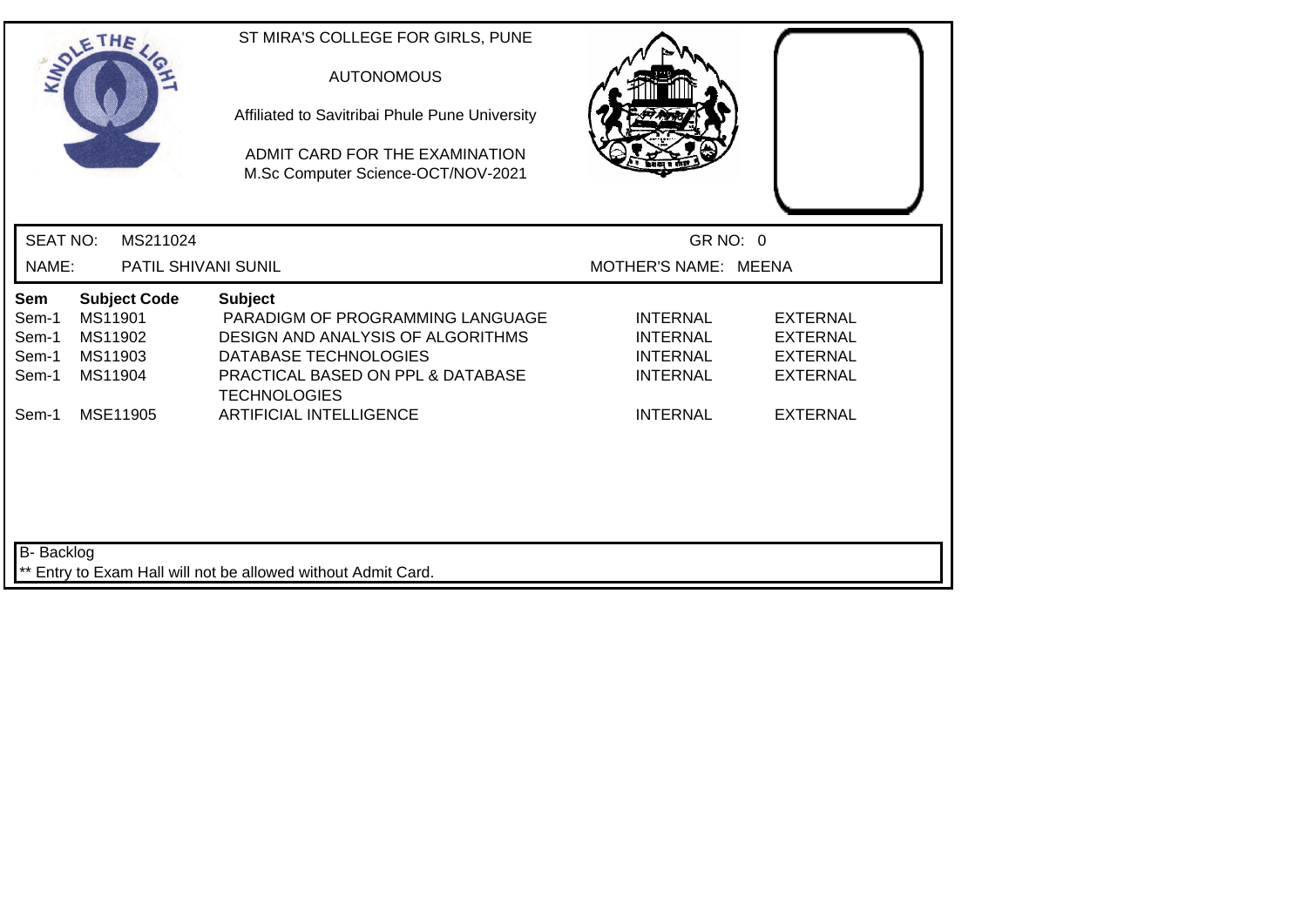| SOLETHE .                                                                                                         | ST MIRA'S COLLEGE FOR GIRLS, PUNE<br><b>AUTONOMOUS</b><br>Affiliated to Savitribai Phule Pune University<br>ADMIT CARD FOR THE EXAMINATION<br>M.Sc Computer Science-OCT/NOV-2021 |                                                                          |                                                                          |
|-------------------------------------------------------------------------------------------------------------------|----------------------------------------------------------------------------------------------------------------------------------------------------------------------------------|--------------------------------------------------------------------------|--------------------------------------------------------------------------|
| <b>SEAT NO:</b><br>MS211025                                                                                       |                                                                                                                                                                                  | GR NO: 0                                                                 |                                                                          |
| NAME:                                                                                                             | THAKUR SHWETA JAIVEER                                                                                                                                                            | MOTHER'S NAME: ANJU                                                      |                                                                          |
| <b>Sem</b><br><b>Subject Code</b><br>MS11901<br>Sem-1<br>MS11902<br>Sem-1<br>MS11903<br>Sem-1<br>Sem-1<br>MS11904 | <b>Subject</b><br>PARADIGM OF PROGRAMMING LANGUAGE<br>DESIGN AND ANALYSIS OF ALGORITHMS<br>DATABASE TECHNOLOGIES<br>PRACTICAL BASED ON PPL & DATABASE<br><b>TECHNOLOGIES</b>     | <b>INTERNAL</b><br><b>INTERNAL</b><br><b>INTERNAL</b><br><b>INTERNAL</b> | <b>EXTERNAL</b><br><b>EXTERNAL</b><br><b>EXTERNAL</b><br><b>EXTERNAL</b> |
| Sem-1<br>MSE11905<br>B- Backlog                                                                                   | <b>ARTIFICIAL INTELLIGENCE</b>                                                                                                                                                   | <b>INTERNAL</b>                                                          | <b>EXTERNAL</b>                                                          |
|                                                                                                                   | ** Entry to Exam Hall will not be allowed without Admit Card.                                                                                                                    |                                                                          |                                                                          |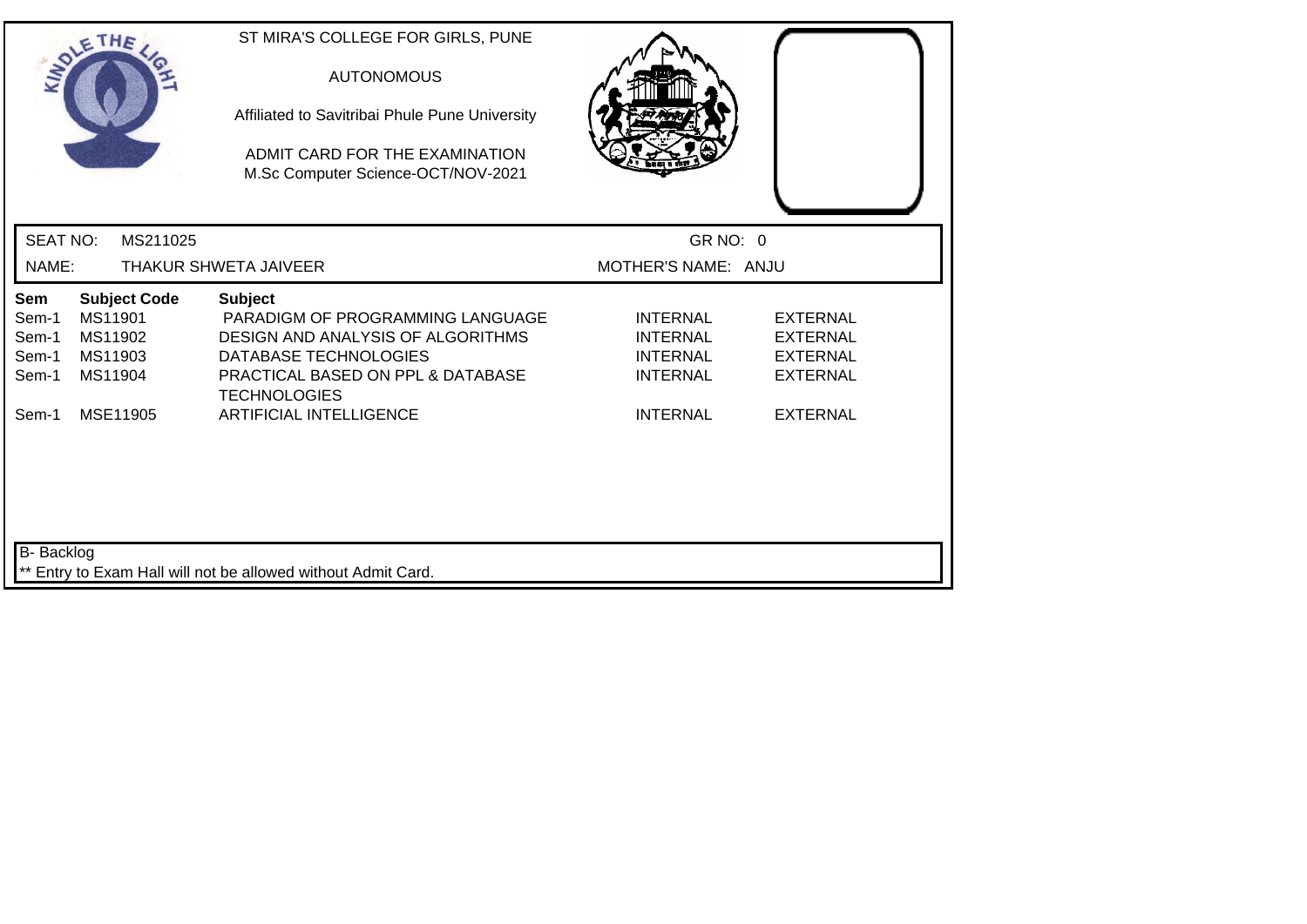| ADMIT CARD FOR THE EXAMINATION<br>M.Sc Computer Science-OCT/NOV-2021                                                                                                                                                                                                                                                                                                   |                                                                          |
|------------------------------------------------------------------------------------------------------------------------------------------------------------------------------------------------------------------------------------------------------------------------------------------------------------------------------------------------------------------------|--------------------------------------------------------------------------|
| <b>SEAT NO:</b><br>GR NO: 0<br>MS211026                                                                                                                                                                                                                                                                                                                                |                                                                          |
| NAME:<br>MOTHER'S NAME: PRAMILA<br><b>MRUNALI NAGESH SIDDHA</b>                                                                                                                                                                                                                                                                                                        |                                                                          |
| <b>Subject Code</b><br>Sem<br><b>Subject</b><br>MS11901<br>PARADIGM OF PROGRAMMING LANGUAGE<br>Sem-1<br><b>INTERNAL</b><br>MS11902<br>DESIGN AND ANALYSIS OF ALGORITHMS<br>Sem-1<br><b>INTERNAL</b><br>DATABASE TECHNOLOGIES<br>MS11903<br><b>INTERNAL</b><br>Sem-1<br>Sem-1<br>MS11904<br>PRACTICAL BASED ON PPL & DATABASE<br><b>INTERNAL</b><br><b>TECHNOLOGIES</b> | <b>EXTERNAL</b><br><b>EXTERNAL</b><br><b>EXTERNAL</b><br><b>EXTERNAL</b> |
| MSE11905<br><b>ARTIFICIAL INTELLIGENCE</b><br>Sem-1<br><b>INTERNAL</b><br>B- Backlog<br>** Entry to Exam Hall will not be allowed without Admit Card.                                                                                                                                                                                                                  | <b>EXTERNAL</b>                                                          |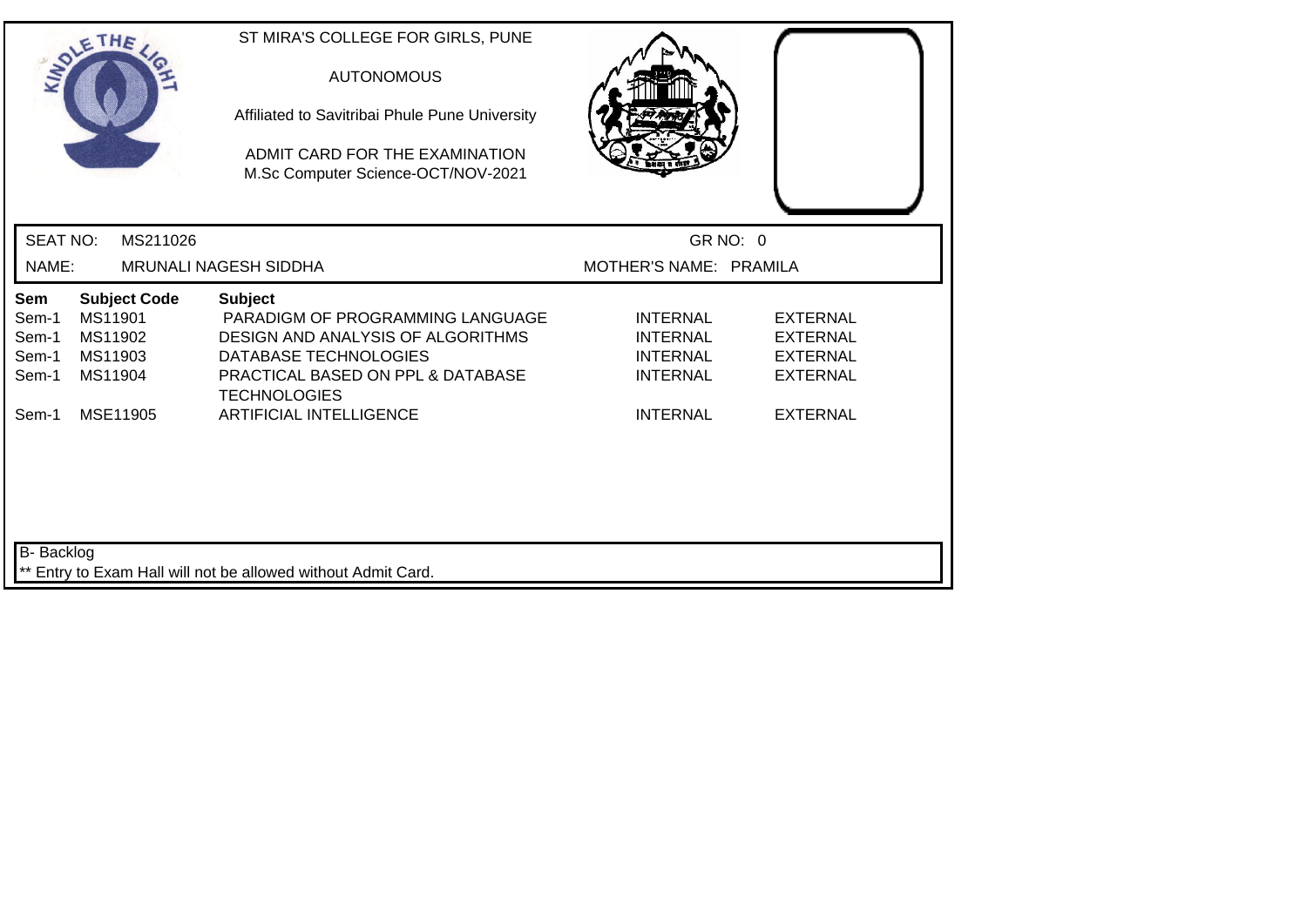| SOLETHE                                                                                                    | ST MIRA'S COLLEGE FOR GIRLS, PUNE<br><b>AUTONOMOUS</b><br>Affiliated to Savitribai Phule Pune University<br>ADMIT CARD FOR THE EXAMINATION<br>M.Sc Computer Science-OCT/NOV-2021 |                                                                          |                                                                          |
|------------------------------------------------------------------------------------------------------------|----------------------------------------------------------------------------------------------------------------------------------------------------------------------------------|--------------------------------------------------------------------------|--------------------------------------------------------------------------|
| <b>SEAT NO:</b><br>MS211027                                                                                |                                                                                                                                                                                  | GR NO: 0                                                                 |                                                                          |
| <b>SABLE SNEHA VIJAY</b><br>NAME:                                                                          |                                                                                                                                                                                  | MOTHER'S NAME: SMITA                                                     |                                                                          |
| <b>Subject Code</b><br>Sem<br>MS11901<br>Sem-1<br>Sem-1<br>MS11902<br>MS11903<br>Sem-1<br>MS11904<br>Sem-1 | <b>Subject</b><br>PARADIGM OF PROGRAMMING LANGUAGE<br>DESIGN AND ANALYSIS OF ALGORITHMS<br>DATABASE TECHNOLOGIES<br>PRACTICAL BASED ON PPL & DATABASE<br><b>TECHNOLOGIES</b>     | <b>INTERNAL</b><br><b>INTERNAL</b><br><b>INTERNAL</b><br><b>INTERNAL</b> | <b>EXTERNAL</b><br><b>EXTERNAL</b><br><b>EXTERNAL</b><br><b>EXTERNAL</b> |
| MSE11905<br>Sem-1                                                                                          | <b>ARTIFICIAL INTELLIGENCE</b>                                                                                                                                                   | <b>INTERNAL</b>                                                          | <b>EXTERNAL</b>                                                          |
| B- Backlog                                                                                                 | ** Entry to Exam Hall will not be allowed without Admit Card.                                                                                                                    |                                                                          |                                                                          |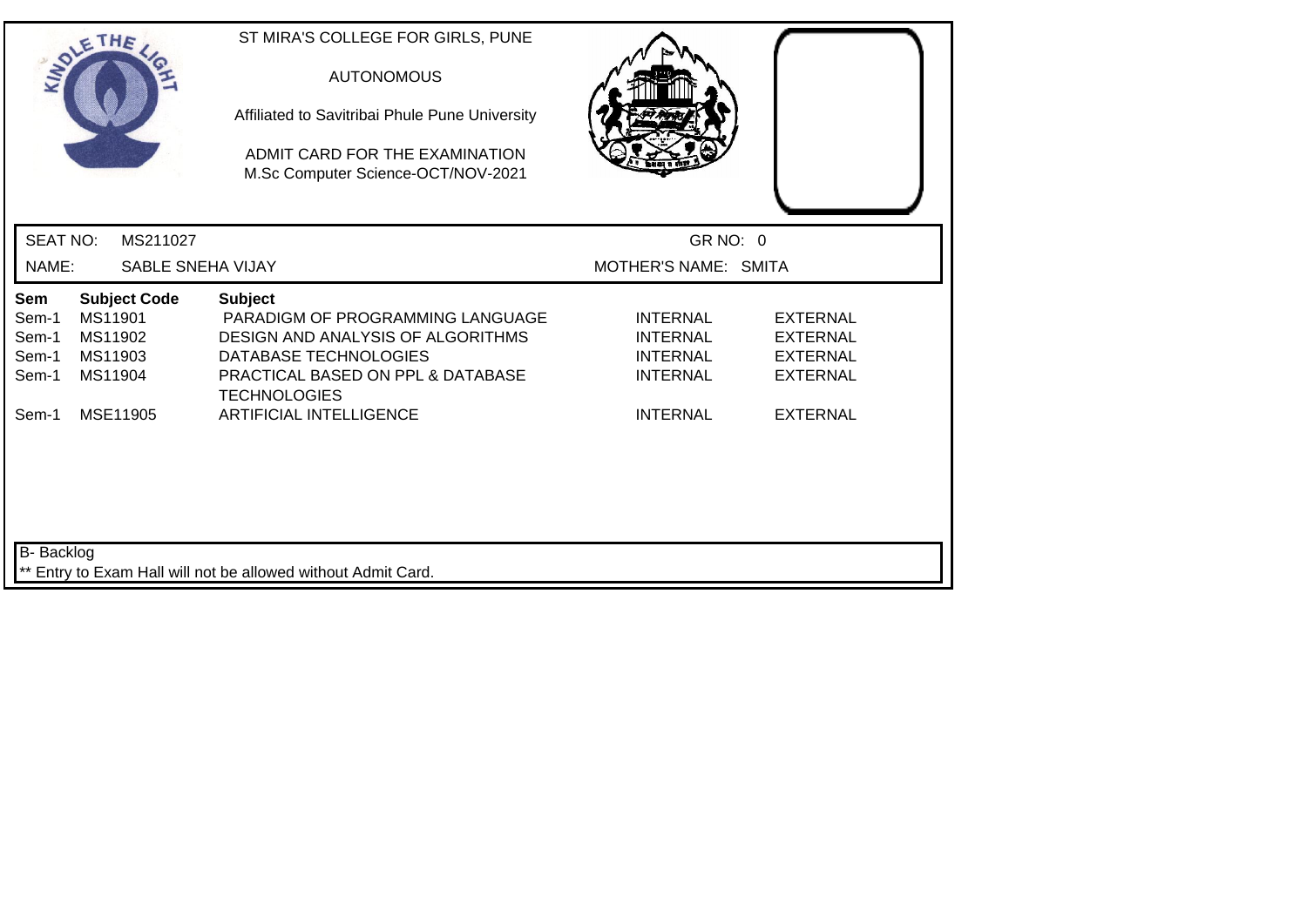| SOLETHE .                                                                                                         | ST MIRA'S COLLEGE FOR GIRLS, PUNE<br><b>AUTONOMOUS</b><br>Affiliated to Savitribai Phule Pune University<br>ADMIT CARD FOR THE EXAMINATION<br>M.Sc Computer Science-OCT/NOV-2021 |                                                                          |                                                                          |
|-------------------------------------------------------------------------------------------------------------------|----------------------------------------------------------------------------------------------------------------------------------------------------------------------------------|--------------------------------------------------------------------------|--------------------------------------------------------------------------|
| <b>SEAT NO:</b><br>MS211028                                                                                       |                                                                                                                                                                                  | GR NO: 0                                                                 |                                                                          |
| NAME:                                                                                                             | SURVASE SHWETA RAJKUMAR                                                                                                                                                          | MOTHER'S NAME: SUNITA                                                    |                                                                          |
| <b>Subject Code</b><br><b>Sem</b><br>MS11901<br>Sem-1<br>MS11902<br>Sem-1<br>MS11903<br>Sem-1<br>MS11904<br>Sem-1 | <b>Subject</b><br>PARADIGM OF PROGRAMMING LANGUAGE<br>DESIGN AND ANALYSIS OF ALGORITHMS<br>DATABASE TECHNOLOGIES<br>PRACTICAL BASED ON PPL & DATABASE<br><b>TECHNOLOGIES</b>     | <b>INTERNAL</b><br><b>INTERNAL</b><br><b>INTERNAL</b><br><b>INTERNAL</b> | <b>EXTERNAL</b><br><b>EXTERNAL</b><br><b>EXTERNAL</b><br><b>EXTERNAL</b> |
| MSE11905<br>Sem-1                                                                                                 | <b>ARTIFICIAL INTELLIGENCE</b>                                                                                                                                                   | <b>INTERNAL</b>                                                          | <b>EXTERNAL</b>                                                          |
| B- Backlog                                                                                                        | ** Entry to Exam Hall will not be allowed without Admit Card.                                                                                                                    |                                                                          |                                                                          |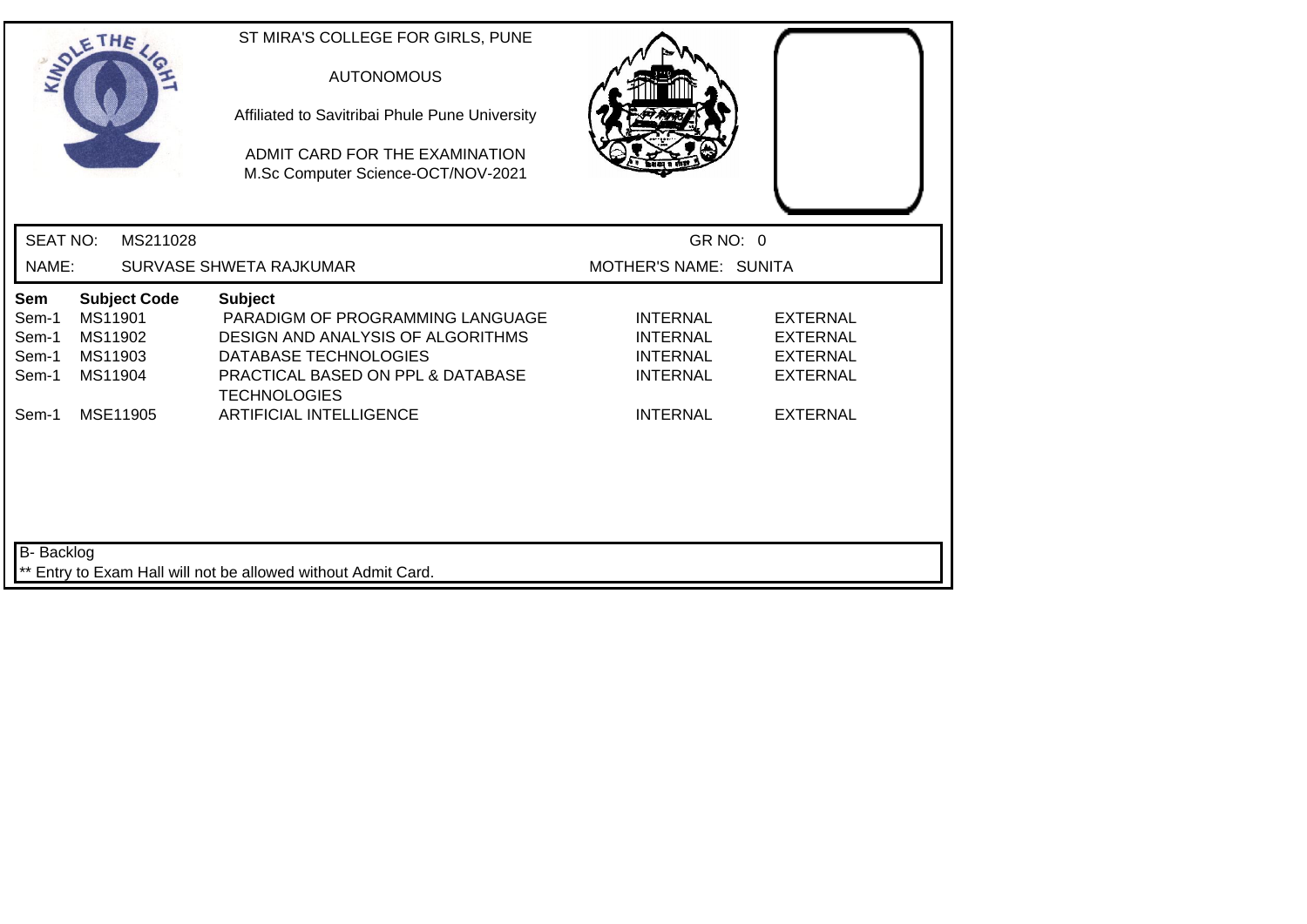| SOLETHE .                                                                                                  | ST MIRA'S COLLEGE FOR GIRLS, PUNE<br><b>AUTONOMOUS</b><br>Affiliated to Savitribai Phule Pune University<br>ADMIT CARD FOR THE EXAMINATION<br>M.Sc Computer Science-OCT/NOV-2021    |                                                                          |                                                                          |
|------------------------------------------------------------------------------------------------------------|-------------------------------------------------------------------------------------------------------------------------------------------------------------------------------------|--------------------------------------------------------------------------|--------------------------------------------------------------------------|
| <b>SEAT NO:</b><br>MS211029                                                                                |                                                                                                                                                                                     |                                                                          | GR NO: 0                                                                 |
| NAME:                                                                                                      | <b>SHAIKH UZMA GULZAR</b>                                                                                                                                                           | MOTHER'S NAME: RUKSANA                                                   |                                                                          |
| Sem<br><b>Subject Code</b><br>Sem-1<br>MS11901<br>MS11902<br>Sem-1<br>MS11903<br>Sem-1<br>Sem-1<br>MS11904 | <b>Subject</b><br>PARADIGM OF PROGRAMMING LANGUAGE<br><b>DESIGN AND ANALYSIS OF ALGORITHMS</b><br>DATABASE TECHNOLOGIES<br>PRACTICAL BASED ON PPL & DATABASE<br><b>TECHNOLOGIES</b> | <b>INTERNAL</b><br><b>INTERNAL</b><br><b>INTERNAL</b><br><b>INTERNAL</b> | <b>EXTERNAL</b><br><b>EXTERNAL</b><br><b>EXTERNAL</b><br><b>EXTERNAL</b> |
| MSE11905<br>Sem-1                                                                                          | <b>ARTIFICIAL INTELLIGENCE</b>                                                                                                                                                      | <b>INTERNAL</b>                                                          | <b>EXTERNAL</b>                                                          |
| B- Backlog                                                                                                 | ** Entry to Exam Hall will not be allowed without Admit Card.                                                                                                                       |                                                                          |                                                                          |